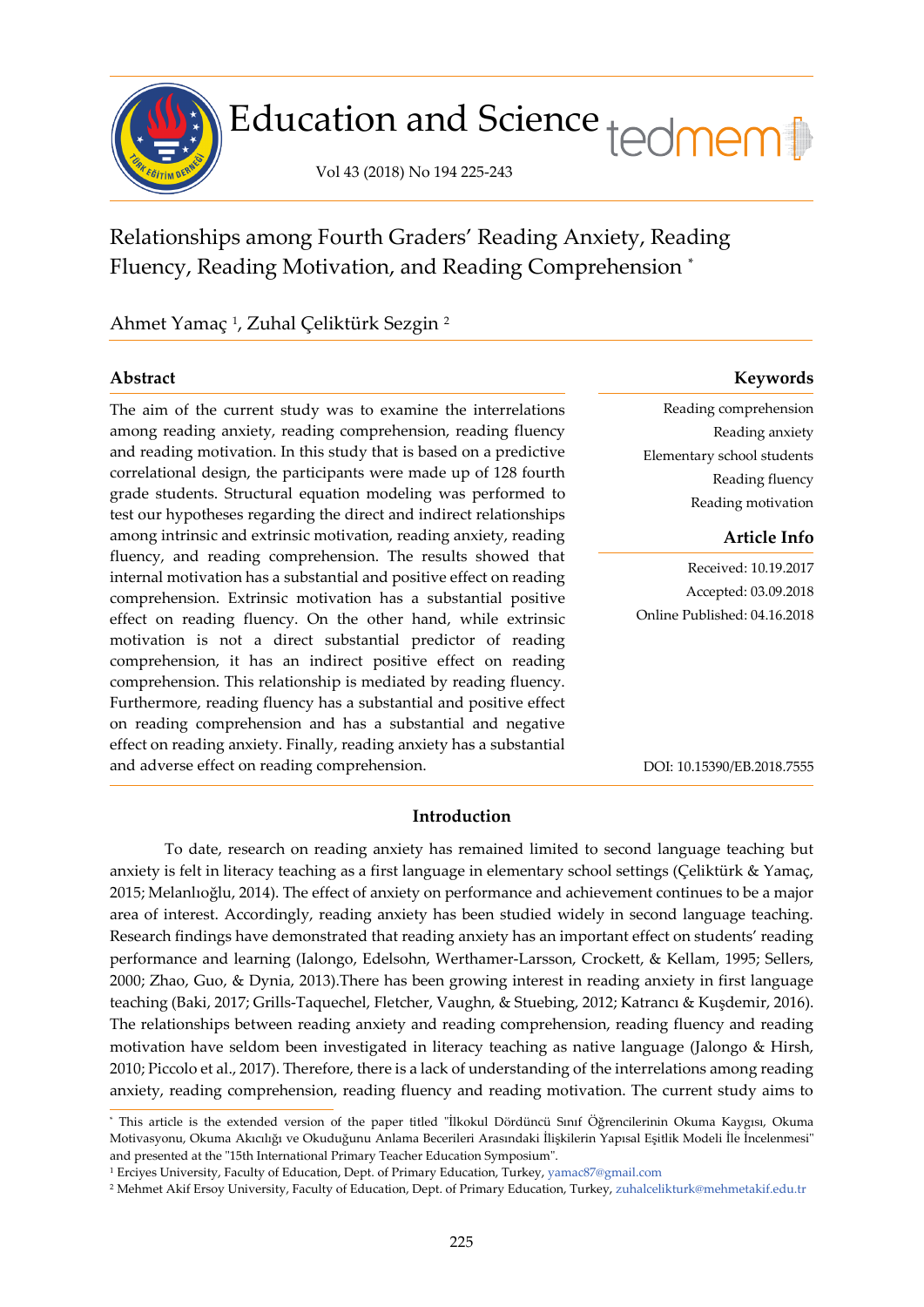address these gaps in the reading literature. We tested our model of the relations among reading anxiety, reading comprehension, reading fluency and reading motivation.

#### *Reading Anxiety*

Bandura (1997) defined anxiety as "a state of anticipatory apprehension over possible deleterious happenings" (p. 137). The most prominent feature of anxiety is that a person feels a danger or threat to his/her self-esteem in the event of uncertain and threat. Anxiety means that the perceived threat has not been controlled by a person (Zeidner, 1998). People with high anxiety have worries about a threat to goal attainment and thus try to decrease the adverse effects of anxiety in their attempt to attain their goal. That is, anxiety has adverse effects on cognitive performance (Derakshan & Eysenck, 2009). There are a great number of studies examining the relationships between anxiety and cognitive performance. The research on anxiety and cognitive performance has consistently indicated that anxiety affects cognitive performance in negative way (Grills-Taquechel, Fletcher, Vaughn, Denton, & Taylor, 2013; Ialongo et al., 1995; Ocak & Yamaç, 2013; Ramirez, Gunderson, Levine, & Beilock, 2013).

There are a great many theories which try to explain the effect of anxiety on cognitive performance. Attentional control theory and processing efficiency theory are the two prominent theories. Before examining these theories, it is useful to mention the cognitive interference theory proposed by Sarason (1988). "While all people experience self-preoccupation, self-related thoughts become maladaptive when they are excessively preoccupying and when they interfere with taskoriented thinking and attention to situational realities" (Sarason, 1988, p.6). In sum, this theory asserts that anxiety brings about task irrelevant thoughts (such as self-preoccupation and worry) and that taskirrelevant thoughts impair cognitive performance by decreasing the amount of attention (Derakshan & Eysenck, 2009).

The processing efficiency theory was developed by Eysenck and Calvo (1992) and is a valuable framework for understanding anxiety. This theory makes two assumptions. The first is that worry has an effect on performance effectiveness and efficiency. The second is that anxiety affects working memory. Working memory consists of three components: the central executive (planning, strategy selection and attentional control), the phonological loop (the rehearsal of verbal material), and the visuospatial sketchpad (the processing of visual information). Task-irrelevant thoughts impair the functioning of the central executive. As a result, people with high anxiety perform poorly in conditions in which the central executive must fulfill the concurrent demands of two tasks (Derakshan & Eysenck, 2009).

The attentional control theory was put forward by building on the processing efficiency theory. This theory extends the scope of the previous theory (Eysenck, Derakshan, Santos, & Calvo, 2007). The primary assumption is that anxiety impairs cognitive performance by way of its adverse effects on attentional control which has a major role in the central executive (Derakshan & Eysenck, 2009). Afterwards, people with high anxiety preferentially devote attentional resources to threat-related stimuli that are internal (e.g., worrisome thoughts) or external (e.g., threatening task-irrelevant distractors) (Eysenck et al., 2007).

As a result, these theoretical frameworks are trying to explain how anxiety negatively affect cognitive performance. Based on these theoretical frameworks, various studies have been carried out on mathematics anxiety, computer anxiety, social anxiety and literacy anxiety. Research on reading and anxiety largely focuses on second language teaching. The acquisition process of reading and writing skills in the first language is not exempt from anxiety. Teachers should keep in mind the effects of anxiety in the teaching of reading (Tysinger, Tysinger, Diamanduros, & Earley, 2010). A high anxiety level may bring about a deterioration in concentration, memory functioning and information processing. Therefore, it would inevitably lead to decreased learning and poor achievement (Grills-Taquechel et al., 2012). Anxiety and reading problems may influence one another in a cyclical,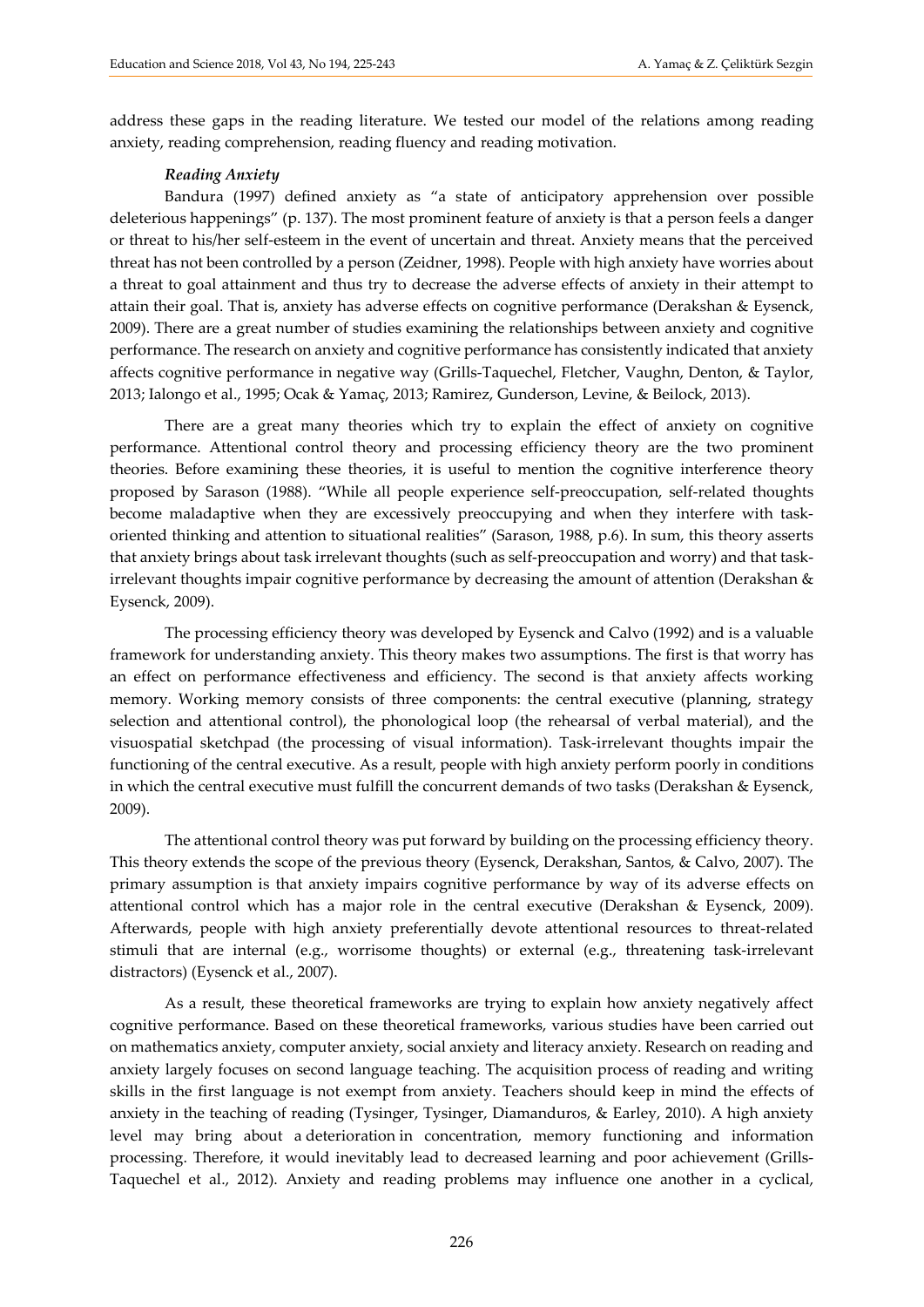cumulative manner" (Jorgenson, 2015, p. 20). When elementary school students experience difficulties regarding reading fluency and reading comprehension in the classroom, anxiety related to reading can arise. For instance, while reading aloud in the classroom, students who have difficulties in reading rate or word recognition can experience reading anxiety (Çeliktürk & Yamaç, 2015).

Anxiety in first language teaching has attracted researchers' attention recently. Recent studies have reiterated the fact that there are relationships between anxiety and literacy skills such as reading comprehension, reading fluency, decoding, reading rate, and writing skills (Baki, 2017; Grills-Taquechel et al., 2012; Jorgenson, 2015; Katrancı & Kuşdemir, 2016; Ialongo et al., 1995; Tysinger et al., 2010). However, some results have been equivocal. Tysinger et al. (2010) showed that there was a significant negative correlation between social anxiety and reading comprehension but no significant correlation between social anxiety and reading fluency. Jorgenson (2015) investigated the relationships between reading and anxiety. The relationships between reading and anxiety in the overall sample was not significant. However in the sample consisting of students with low working memory performance and high anxiety, anxiety was a predictor of single word reading and reading comprehension. Bonifacci, Candria, and Contento (2008) investigated the relationship between primary school students' anxiety and depression and early literacy skills. The findings demonstrated that there is no relationship among word accuracy and reading rate and anxiety or depression. However, there is evidence of a relationship between depression and the lexical component of writing. Katrancı and Kuşdemir (2016) investigated the relationships between fourth graders' reading comprehension and reading anxiety. The findings showed that there was a negative correlation between reading anxiety and reading comprehension. Grills-Taquechel et al. (2012) explored the relationships between first graders' anxiety symptoms and decoding and fluency. The findings showed that fluency predicted anxiety symptoms. Anxiety symptoms predicted fluency performance for girls only. Decoding was not predicted by any anxiety sub- scales.

#### *Reading Comprehension*

According to the RAND Reading Study Group (2002), "reading comprehension is the process of simultaneously extracting and constructing meaning through interaction and involvement with written language" (p. 11). "Comprehension is the act of constructing meaning with oral or written text. This is truly a constructive process" (Duke & Carlisle, 2011, p. 200). Kintsch and Rawson (2005) assert that text comprehension is a complex process. This process entails the involvement of many different components, many different kinds of information, and complex mental representations.

Cognitive perspective provides a framework for the understanding of reading and the processes related to reading. Unrau and Alvermann (2013) point out that cognitive framework seeks to explore the role of "cognitive processes such as sensory input, attention allocation, symbol interpretation, strategy use, the organization of knowledge, its storage in short- and long-term memory, and outputs, especially in the form of text representation or comprehension" (p. 62).

Many cognitive skills and processes are needed for text comprehension. Comprehension skills and processes have two components: higher and lower level language skills. Higher level language skills include inference and integration, comprehension monitoring, and knowledge about text structure. The most important aim of this skills is to help readers to construct an integrated and coherent model of a text's meaning. On the other hand, lower language skills such as word recognition and phonologic processes have a precise effect in predicting early reading comprehension (Kendeou, Van Den Broek, Helder, & Karlsson, 2014). When fluent readers read texts quickly and easily, literal comprehension is automatically activated. However, this is not the ultimate goal of reading. For complete understanding of a text, the attainment of particular facts or events that were expressed earlier, and consideration of the knowledge and construction of arguments that are not within the text may be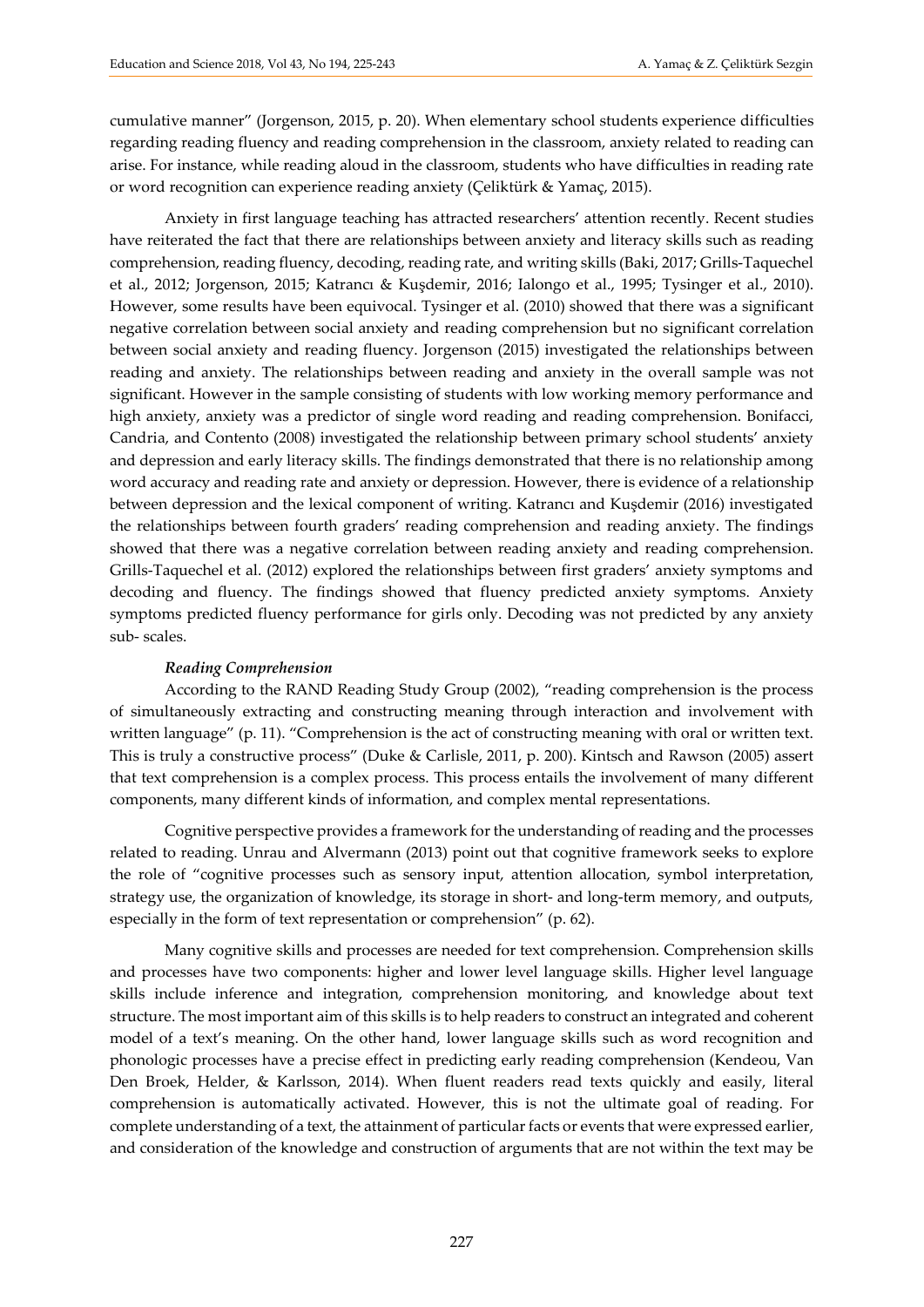needed. Critical and inferential activities have a precise role in comprehension by putting together information from various sources (Adams, 2013).

"Reading can be construed as the coordinated execution of a number of processing stages such as word encoding, lexical access, assigning semantic roles, and relating the information in a given sentence to previous sentences and previous knowledge" (Adam Just & Carpenter, 2013, p. 750). Executive functions such as working memory and inhibition, and attention allocation are the key to text comprehension. Deficiency in any one of these functions may cause comprehension problems (Kendeou et al., 2014). In the process of text comprehension, working memory is the place where all information is processed (Cain, Oakhill, & Bryant, 2004; Kintsch & Rawson, 2005). To comprehend a sentence, readers must remember the words within a sentence, retrieve information from previous texts, and parse the sentence. The working memory which stores and manipulates information is the bottleneck for these processes (Perfetti, Landi, & Oakhill, 2005). It has a precise role in inference making and comprehension. Readers who have deficiency in working memory lack reading strategies that are central to comprehension. Thus working memory increases comprehension by improving students' ability to perform cognitive processes (Kendeou et al., 2014). Research has indicated that working memory significantly contributed to the explanation of comprehension (Cain et al., 2004; Oakhill, Cain, & Bryant, 2003; Seigneuric & Ehrlich, 2005). In the study of Cain et al. (2004), the scholars investigated the relationships between elementary school students' working memory capacity and reading comprehension skills. The findings indicated that working memory capacity has a significant role in reading comprehension. In the longitudinal study of Oakhillet al. (2003), the researchers reported that even though word reading and comprehension skills are interrelated, the structures explaining these reading skills are different. Furthermore, the findings indicated that text integration, knowledge about story structure, metacognitive monitoring, and working memory are the predictors of comprehension skills.

#### *Reading Fluency*

Previously, reading fluency was a study area neglected in reading research. However, in recent years, research on reading fluency has clearly indicated that reading fluency has an important role in the acquisition process of reading proficiency. [Accordingly,](http://tureng.com/tr/turkce-ingilizce/accordingly) teaching and evaluation methods for reading fluency have been developed by researchers (Hudson, Lane, & Pullen, 2005). Although a consensus has not been reached on the definition of reading fluency, there has been a growing interest in the significance of reading fluency in reading achievement in recent years (Rasinski, Reutzel, Chard, & Linan-Thompson, 2011).

The National Reading Panel's (National Institute of Child Health and Human Development, 2000) report on reading research has suggested that fluency is a critical component of reading instruction. Pikulski and Chard (2005) emphasized that fluency in itself is not enough to ensure reading comprehension but is a prerequisite for good comprehension. LaBerge and Samuels' seminal study (1974) on reading fluency was a cornerstone. Within a model of automatic processing, reading fluency is essential to a high level of reading achievement. Reading is a complex process that has a multifaceted structure such as language, memory and attention. During this process, readers are able to execute a number of components in a short span of time. However, human beings have a limited amount of attention span. In particular, readers must perform two activities for successful reading: word identification or decoding and comprehension. If the reader is able to decode automatically, cognitive capacity (e.g. working memory, attention) is allocated for the construction of meaning. In contrast, a reader who struggles in reading words in texts accurately and automatically will divide their cognitive capacity between these two processes. This is due to the fact that non-fluent readers are more occupied in decoding words, so not enough cognitive capacity remains for the structure of comprehension (Kim, 2015a; Logan, 1997; Pikulski & Chard, 2005; Rasinski, 2012).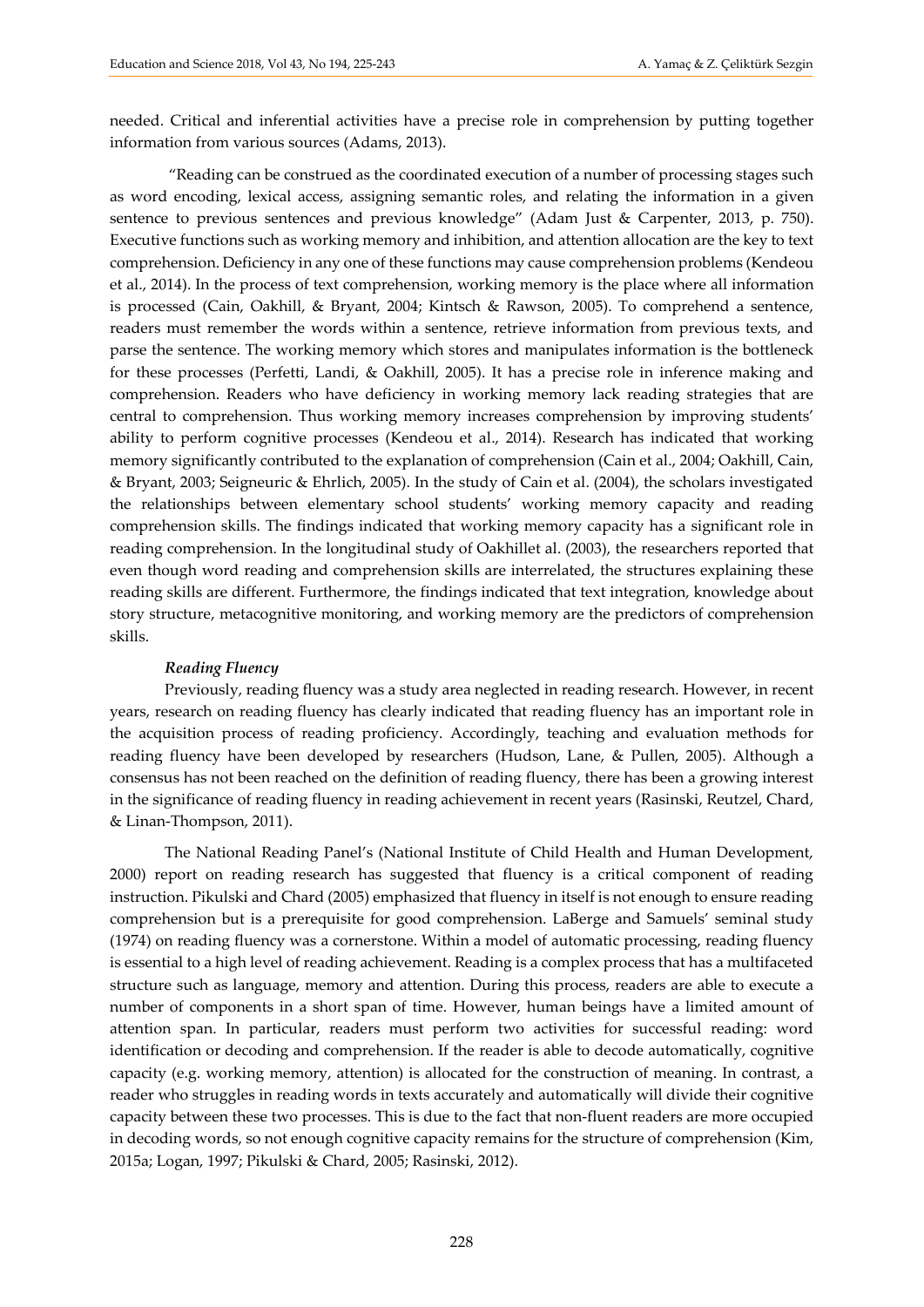Considering the debates on the definition of reading fluency, the points of view of prominent organizations and researcher could be useful in the understanding of reading fluency. According to the National Reading Panel (National Institute of Child Health and Human Development, 2000), reading fluency is "the ability to read a text quickly, accurately, and with proper expression" (pp. 3-5). Wolf and Katzir-Cohen (2001) defined fluency as "the oral translation of text with speed and accuracy" (p. 239). Pikulski and Chard (2005) stated that "reading fluency refers to efficient, effective word recognition skills that permit a reader to construct the meaning of text. Fluency is manifested in accurate, rapid, expressive oral reading and is applied during, and makes possible, silent reading comprehension" (p.510). Kuhn, Schwanenflugel, and Meisinger (2010) stressed that fluency consists of accuracy, automaticity and oral reading prosody. All of these components holistically make the process of comprehension easier. Rasinski et al. (2011) stated that fluency is achieved when readers are able to read with sufficient accuracy and rate, allowing compherension of a text and reflecting prosodic features. In light of these views, accuracy, rate and prosody come into prominence for defining and understanding fluency. Each of these components plays an important role in structuring comprehension. Teachers must focus on all components of reading fluency. By incorporating accuracy, rate, and prosody, comprehensive reading instruction can allow for reading competency for all children (Hudson et al., 2005). In this research, reading fluency has been accepted as a triple structure consisting of word recognition, reading rate and prosody.

A great number of researchers have found that reading fluency has an important role in higher levels of comprehension (Denton et al., 2011; Kim, 2015a, 2015b; Kim, Park, & Wagner, 2014; Kim, Wagner, & Lopez, 2012; Klauda & Guthrie, 2008; Schwanenflugel et al., 2006). Furthermore, the relationships between reading fluency and reading comprehension have been reported to vary depending on the grade and level of reading ability (Kim, 2015a; Kim, Wagner, & Foster, 2011; Kim et al., 2012; Kuhn et al., 2010). In Kim et al.'s longitudinal study (2012) the authors showed that silent reading fluency was not uniquely related to first graders' reading comprehension. On the other hand, oral and silent reading became independently related to second graders' reading comprehension and reading fluency made a contribution to second graders' reading comprehension independently from list reading.

Some studies have shown that reading comprehension and reading fluency have a bidirectional relationship (Hudson, Torgesen, Lane, & Turner, 2012; Klauda & Guthrie, 2008; Yıldız, 2013). In their study with fifth graders, Klauda and Guthrie (2008) found that the word, syntactic, and passage levels of reading fluency are individually related to reading comprehension. Students with higher reading comprehension were able to recognize words swiftly, process phrases and sentences skillfully as syntactic units, and read stories and information texts properly and with consistent expression. Reading comprehension promotes reading fluency via top–down processes, whereas reading fluency increases reading comprehension by allowing more cognitive capacity.

#### *Reading Motivation*

Many researchers studying reading motivation report that reading motivation has a multidimensional structure with multiple constituents (Guthrie et al., 2007). The aspects that Wigfield and Guthrie (1997) proposed regarding reading motivation are based on work self-efficacy, intrinsicextrinsic motivation, subjective values, achievement goals, and social motivation for reading. Selfefficacy consists of two aspects: reading efficacy and reading challenge. Intrinsic motivation and learning goals include reading curiosity, reading involvement, importance of reading and reading work avoidance. On the other hand, extrinsic motivation and performance goals include competition, recognition, and grades. Finally, social motivation for reading consists of two aspects: social reasons and compliance. Wang and Guthrie (2004) proposed that the motivational model has typically two primary constructs intrinsic and extrinsic motivation. While intrinsic motivation consists of curiosity, involvement, and preference for challenge, extrinsic motivation includes the five constructs of recognition, grades, social, competition, and compliance.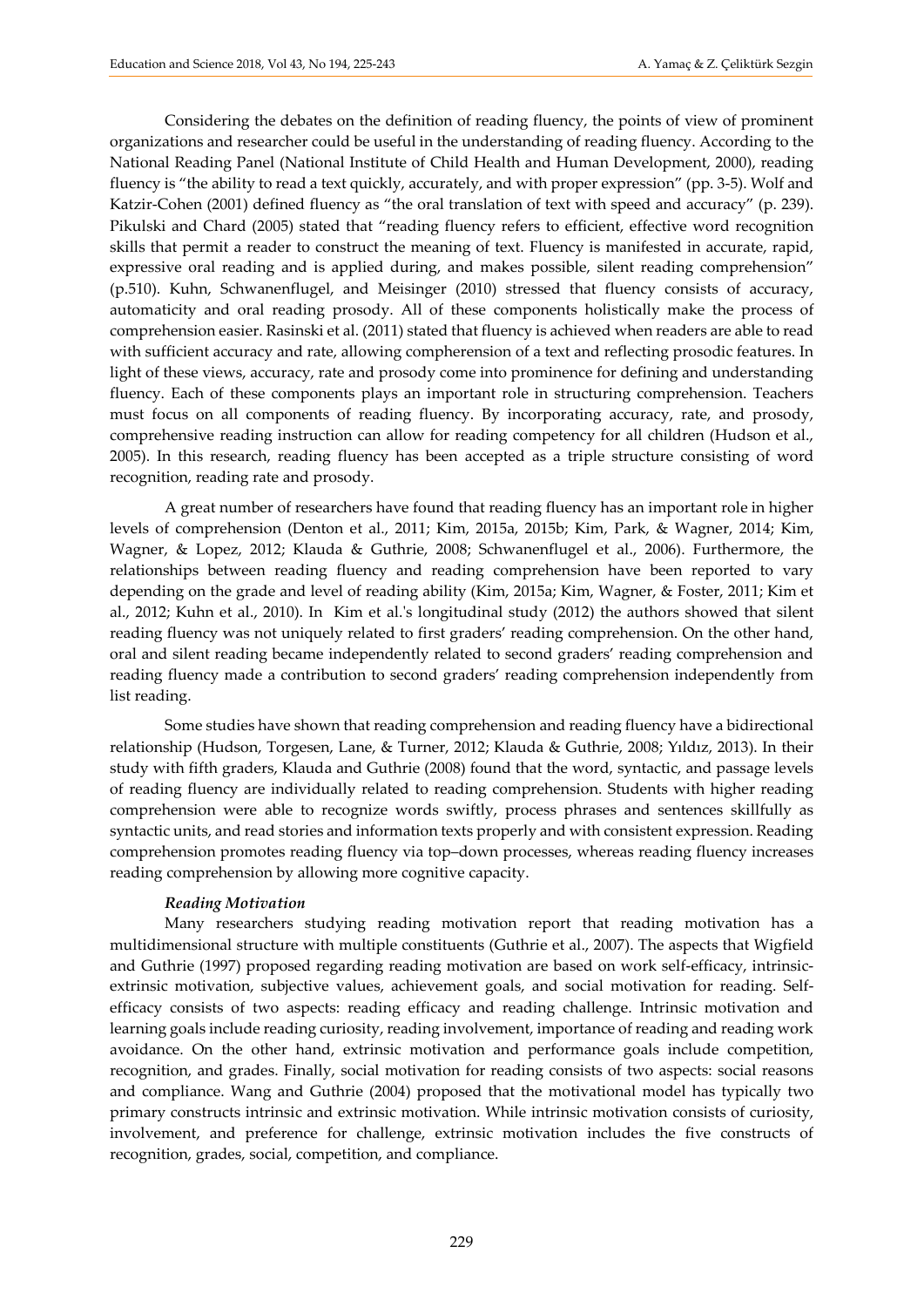Intrinsic reading motivation is viewed as the willingness to read and enjoying it because the activity of reading itself is satisfying or rewarding (Schaffner, Schiefele, & Ulferts, 2013; Stutz, Schaffner, & Schiefele, 2016). The reasons why students are motivated intrinsically to reading are that they have positive experiences with the activity of reading, value books, recognize the personal importance of reading, and have an interest in the content of the reading material (Becker, McElvany, & Kortenbruck, 2010). As intrinsically motivated students experience cognitive and emotional satisfaction with the activity of reading, they spend more time reading and become self-determined in reading tasks (Wang & Guthrie, 2004). On the other hand, the reason why extrinsically motivated readers read is that they are trying to reach certain goals such as grade and reward which are external to the activity (Schaffner et al., 2013; Stutz et al., 2016).

A great deal of study on reading has reiterated the fact that reading motivation is a structure that explains and supports reading comprehension, reading fluency, and reading amount (Baker & Wigfield, 1999; Becker et al., 2010; Guthrie et al., 2007; Retelsdorf, Köller, & Möller, 2011; Schaffner et al., 2013; Stutz et al., 2016; Taboada, Tonks, Wigfield, & Guthrie, 2009; Wang & Guthrie, 2004; Wigfield & Guthrie, 1997; Yıldız, 2013; Yıldız & Akyol, 2011). Considering the importance of reading comprehension in school success, the effects of motivation on reading comprehension have been an area of interest for literacy researchers. Several researchers have examined the relationships among intrinsic and extrinsic motivation and text comprehension. Research on reading motivation has consistently demonstrated that there is a positive relation between intrinsic motivation and text comprehension (Stutz et al., 2016; Taboada et al., 2009; Wang & Guthrie, 2004), whereas there is a negative or insignificant relationship between extrinsic motivation and text comprehension (Stutz et al., 2016; Wang & Guthrie, 2004). In their study on reading motivation and reading amount and reading comprehension (N=1053), Stutz et al. (2016) found that involvement is an indirect positive predictor of reading comprehension through examining reading amount in a sample of second and third grade elementary students. On the other hand, competition-oriented reading motivation is a direct negative predictor of reading comprehension. Taboada et al. (2009) investigated how internal motivation, background knowledge activation, and student text-based questioning predict elementary school students' reading comprehension. The findings of the study indicated that background knowledge, students' questioning and internal motivations independently predict their reading comprehension. In a study by Wang and Guthrie (2004), the authors examined the relationships among intrinsic and extrinsic motivation and text comprehension. The results indicated that internal and external motivation have different effects on text comprehension. While intrinsic motivation has a positive effect on comprehension, external motivation has a negative effect on comprehension. In a study with Turkish fifth graders, Yıldız and Akyol (2011) found that intrinsic motivation contributes positively to reading comprehension, while extrinsic motivation negatively influence reading comprehension, except for competition. Considering the effects of reading motivation on reading amount, it was found that intrinsic motivation contributes both to reading for personal tendencies and school-related reading. Extrinsic motivation has a positive effect on school-related reading.

#### *The Current Study*

Even though reading fluency and intrinsic and extrinsic motivation have been studied repeatedly as variables in relation to reading comprehension, reading anxiety has not been studied simultaneously in relation to text comprehension, reading fluency and extrinsic and intrinsic motivation. Given the prominent role of each of these variables in the teaching of reading, the aim of this study was to examine the interrelations among reading anxiety, reading comprehension, reading fluency and reading motivation. Therefore, we proposed a theoretical structural model that describes the direct and indirect relationships among intrinsic and extrinsic motivation, reading fluency, reading anxiety and reading comprehension (See Figure 1).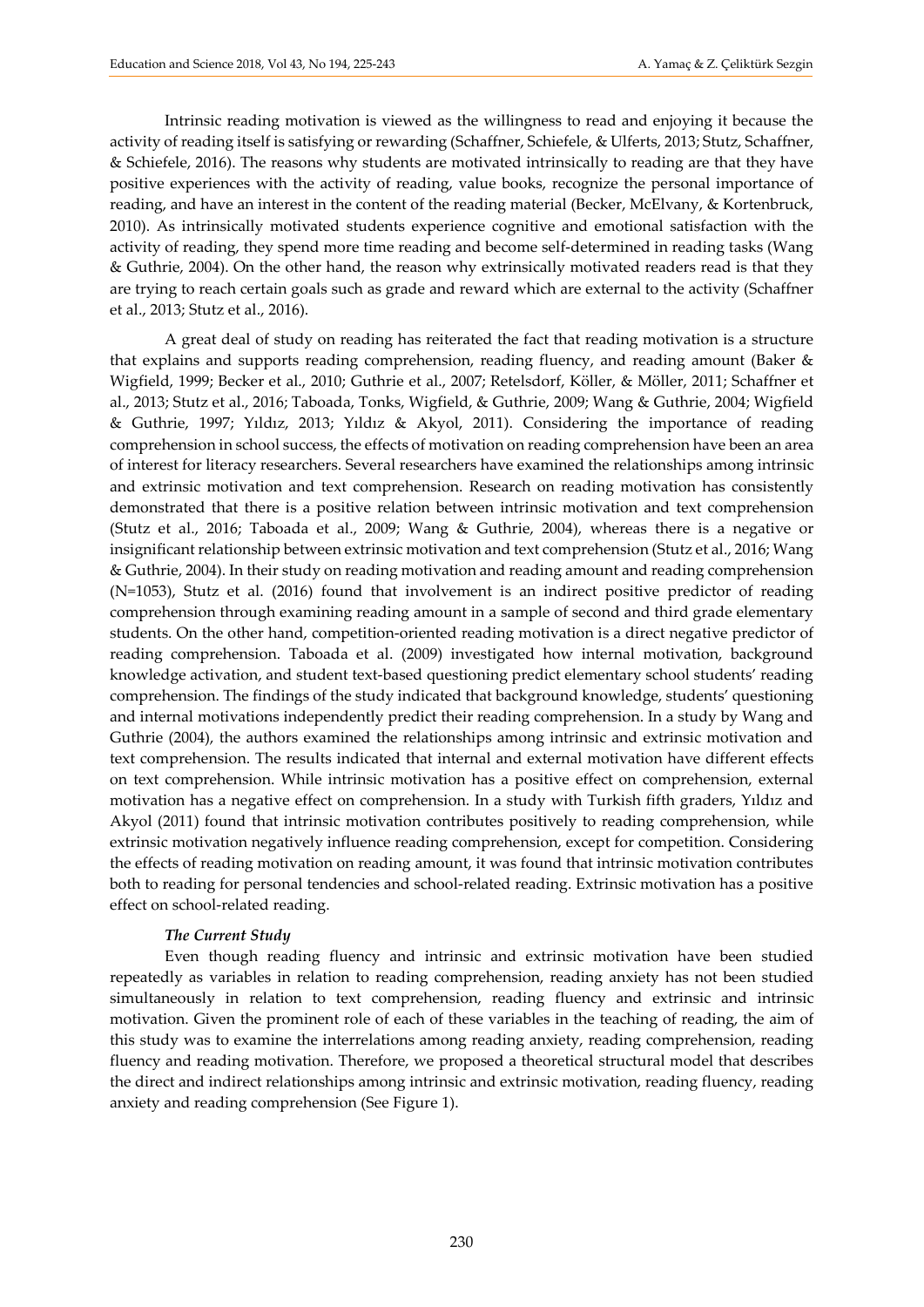

**Figure 1.** Hypothesized Structural Model of Reading Motivation, Reading Anxiety, Reading Fluency and Reading Comprehension

Hypothesis 1: Intrinsic motivation predicts directly reading anxiety in a negative way.

Hypothesis 2: Intrinsic motivation predicts directly reading comprehension in a positive way.

Hypothesis 3: Intrinsic motivation predicts directly reading fluency in a positive way.

Hypothesis 4: Extrinsic motivation predicts directly reading fluency in a negative way.

Hypothesis 5: Extrinsic motivation predicts directly reading comprehension in a negative way.

Hypothesis 6: Extrinsic motivation predicts directly reading anxiety in a positive way.

Hypothesis 7: Reading fluency predicts directly reading anxiety in a negative way.

Hypothesis 8: Reading fluency predicts directly reading comprehension in a positive way.

Hypothesis 9: Reading anxiety predicts directly reading comprehension in a negative way.

Hypothesis 10: Intrinsic motivation predicts indirectly reading comprehension in a positive way through reading anxiety.

Hypothesis 11: Intrinsic motivation predicts indirectly reading comprehension in a positive way through reading anxiety.

Hypothesis 12: Extrinsic motivation predicts indirectly reading comprehension in a negative way through reading fluency.

Hypothesis 13: Extrinsic motivation predicts indirectly reading comprehension in a negative way through reading fluency.

Hypothesis 14: Reading fluency predicts indirectly reading comprehension in a positive way through reading anxiety.

#### *Research Question*

What are the direct and indirect relationship patterns among reading motivation, reading anxiety, reading fluency and reading comprehension?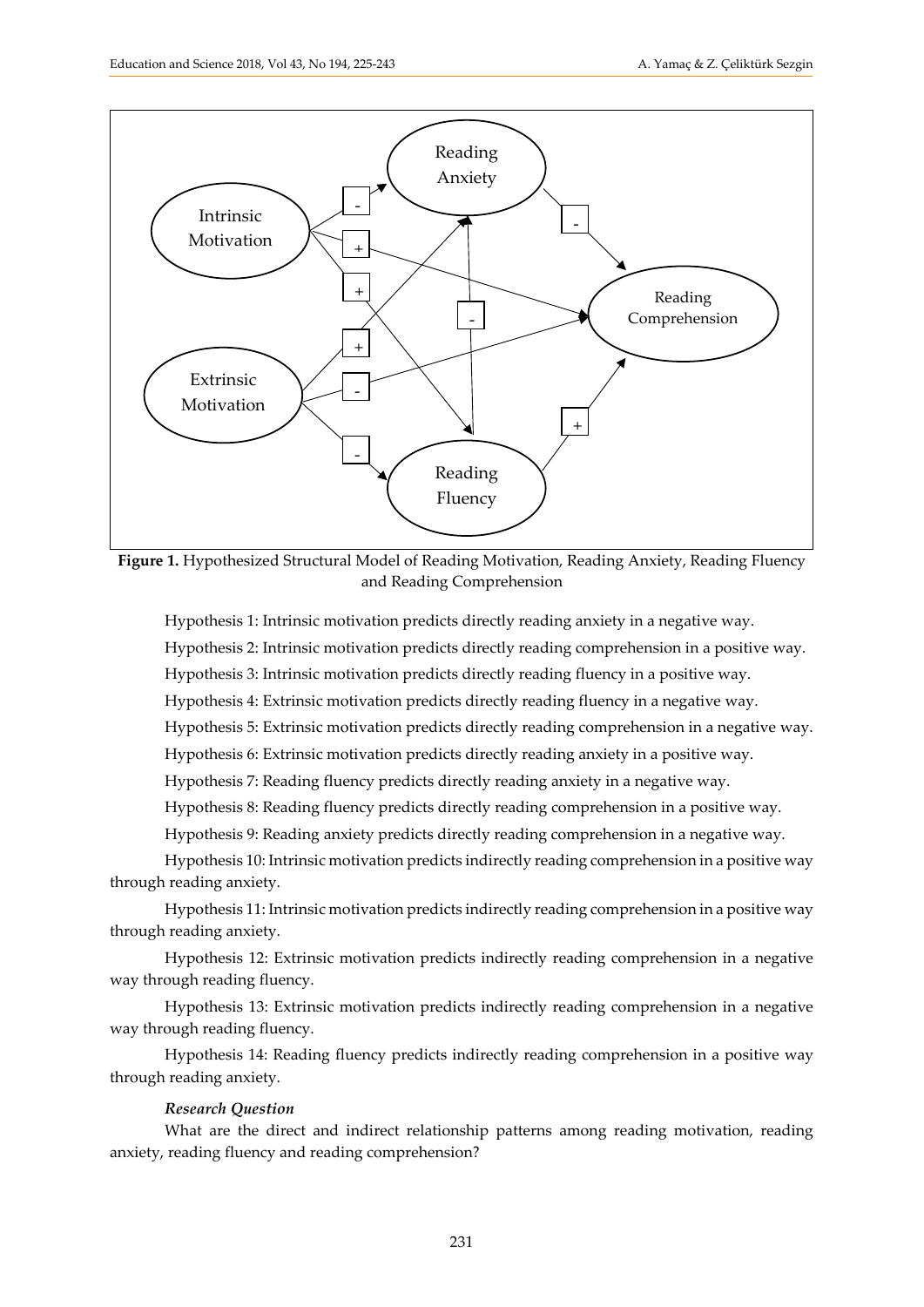#### **Method**

#### *Research Design*

This study, which aims to investigate the relationship among reading anxiety, reading fluency, reading motivation and reading comprehension, was conducted based on a predictive correlational research design. In correlational research, the relationships between two or more variables are explored and no manipulation is made on the variables (Fraenkel, Wallen, & Hyun, 2012). In a predictive correlational design, the researcher tries to predict the output using some variables as a predictor rather than associating two variables in a simple way. For this reason, the investigator identifies one or more dependent and independent variables (Creswell, 2012).

#### *Participants*

The participants in the study were made up of 128 fourth grade elementary school students: 65 females and 63 males. The most basic reason for working with elementary school fourth grade students in the research is that the reading gap between the students who cannot achieve basic reading skills until the fourth grade and their peers increase gradually (Casey Foundation, 2010, 2013, 2015). The study was carried out in Burdur, a city in the southwest of Turkey, and it was conducted from March to late April 2016. For data collection purposes, two elementary schools were selected. Six different classes from these two schools were identified for the study. All classes ranged from 19 to 26 students in size. Each class was taught by different teachers. Four teachers were male and two teachers were female. The age range of children varied from 9 to 10.

#### *Measurement Instruments and Methods*

#### *Reading Anxiety Measures*

In this study, the reading anxiety scale which was developed by Çeliktürk and Yamaç (2015) was used to identify the reading anxiety levels of participants. According to the exploratory and explanatory factor analyses, the reading anxiety scale has a unitary factor with 29 items. Ratings statements of the scale vary from 1 (never) to 5 (always). Some of the items on the scale are as following: "When I am reading aloud in class, my knees tremble with excitement.", "I sweat in my palms while reading a text." and "Because I am excited while I read a text, I cannot comprehend it." The Cronbach Alpha internal consistency coefficient of the scale for this study was .94. Confirmatory factor analysis conducted to test the validity of the scale confirmed the unitary factor structure of the reading anxiety (  $\chi$ <sup>2</sup> /sd=2.03, RMSEA=.090, SRMR= .075, CFI=.94).

#### *Reading Comprehension Measures*

To assess the reading comprehension levels of the participants, the reading comprehension test developed by Çeliktürk Sezgin (2015) was used in this study. The reading comprehension test consists of informative and narrative texts and 20 open-ended questions about these texts. The development process of the reading comprehension test is as follows; a) Selecting unique texts from different resources according to the aims of the research b) Selecting 8 texts based on contents, clarity, difficulty level, length and word levels. c) Defining informative and narrative texts for usage in the reading comprehension test according to expert views d) Preparing an item pool which consists of 40 questions and 20 for each texts e) Using Barrett Taxonomy when preparing questions, and supporting a homogenous distribution for questions according to taxonomy steps (literal comprehension, reorganization, inferential comprehension, evaluation, appreciation) f) Rendering draft questions to 3 field experts in Turkish education and also applying them to fourth grade classes as a pilot study to determine whether the questions are suitable for evaluation criteria or not g) Forming the questions of the reading comprehension test with 20 open-ended questions, 10 for each text, according to the pilot study and field experts h) Producing the final version of the assessment tool.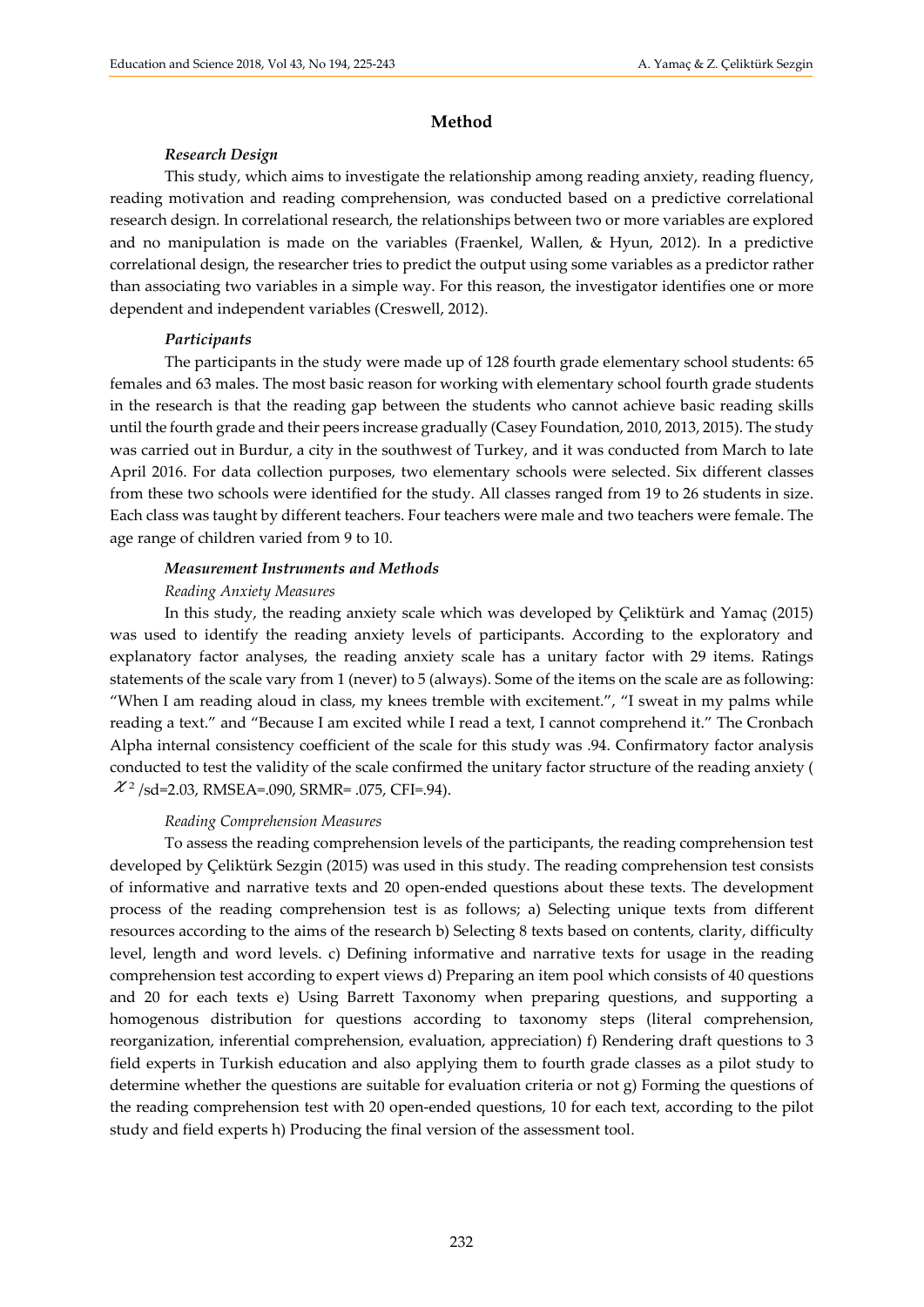A rubric was used for the evaluation of the reading comprehension test. Each question was assessed between 0 and 5. In this way the highest possible grade for informative text was 50 and the highest possible grade for narrative text was 50. Thus, the highest possible grade for reading comprehension test was 100 points in total. The reading comprehension test was scored by two researchers. Each test was scored separately. Inter-rater reliability scores for the informative and narrative tests were calculated as being .89 and .83 respectively.

#### *Reading Fluency Measures*

In this research, reading fluency has been accepted as a tripled structure consisting of word recognition, reading rate and prosody. Firstly, to assess the reading prosody of participants, the multidimensional reading scale which was developed by Zutell and Rasinki (1991) and adapted by Yıldız, Yıldırım, Ateş, and Çetinkaya (2009) was used in this study. In the scale, oral reading is evaluated under 4 factors (expression and volume, phrasing, smoothness and pace). In the evaluation process, the lowest possible grade is 4, while the highest possible grade is 16 for the multi-dimensional reading scale. When identifying the fluency reading levels of participants, a random text was selected by the researchers from the Turkish main course book which had been read by the participants before. The participants were asked to reading the text aloud for a minute. For the analysis process, readings were recorded at the same time. Reading prosody was scored by two researchers. The internal consistency coefficient of the scale for this study was calculated as .79. The interrater reliability scores for expression and volume, phrasing, smoothness and pace turned out to be .82, .79, .86, and .75, respectively. Secondly, the percentage of correct reading was calculated by dividing the number of correct words read by the student in one minute into the total number of words read and multiplying by 100. Thirdly, for reading rate, the correct number of words students read in a minute was calculated.

#### *Reading Motivation Measures*

In this study, the reading motivation scale which was developed by Wigfield and Guthrie (1997) was used to assess reading motivations of the participants. Later, this scale was remodeled by Wang and Guthrie (2004) as a two factored structure (internal and external motivation) and adapted into Turkish by Yıldız (2010). The adapted version of the reading motivation scale was used in this study. Internal motivation part of the scale consists of involvement and curiosity factors, while the external motivation part of the scale consists of recognition, social, rivalry and adaptation factors. The reading motivation scale is a four point Likert scale that consists of 21 items. The rating statements of the scale are as follows: 1 (very different from me), 2 (different from me), 3 (similar to me), 4 (very similar to me). For this study, the Cronbach alpha internal consistency coefficient of the scale was calculated as .73 for the internal motivation subscale and .84 for the external motivation subscale. Moreover, the conformity factor analysis done to test the construct validity confirmed the two sub-dimensional structure of the scale ( $\chi^2$  /sd=1.53, RMSEA=.065, SRMR= .071, CFI=.95).

#### *Data Collection Process*

Data collection process consisted of a 3-week period in April 2016. The data of the study were collected from the fourth grade students of two state schools in the central district of Burdur province. Permission for research was taken from Burdur National Education Office. School administration, teachers and students were informed about the content of the research. Participants of the study were selected on a voluntary basis. All data of the study were collected by one of the researchers. Before the data were collected, the data collection process was planned by the researchers and the data were collected in this direction. In order to increase the reliability of the data collection process, each measurement tool was applied in different course hours. Instruments were applied in different periods of time respectively: reading motivation scale (20 minutes), reading comprehension test (40 minutes) and reading anxiety scale (20 minutes). Finally, reading fluency measurements were performed in a quiet environment.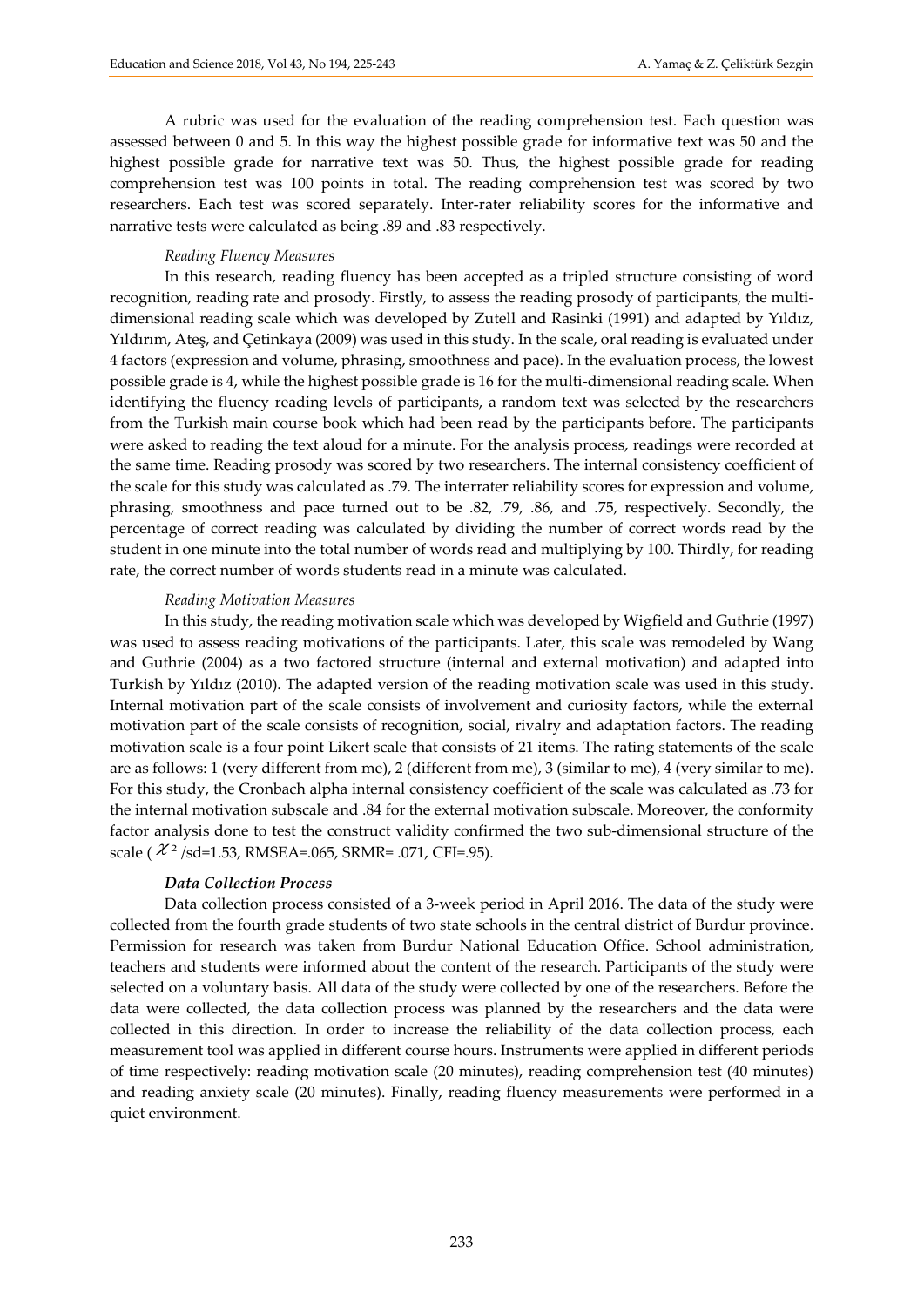#### *Statistical analysis*

All statistical analyses were conducted with SPSS IBM Statistic and Lisrel 8.7. The direct and indirect relationships among reading motivation, reading comprehension, reading fluency and reading anxiety were analyzed using structural equation modeling (SEM). An important reason why the SEM is so widespread is that it provides researchers with a convenient tool for the quantification and testing of theories (Raykov & Marcoulides, 2000). "The Lisrel Model consists of two phases: the measurement model and the structural model. The measurement model specifies how latent variable or hypothetical construct depend upon or are indicated by the observed variables. The structural model specifies the causal relationships among the latent variables" (Jöreskog & Sörbom, 1996, p. 1). In the present study, the measurement models were internal and external motivation, reading fluency, reading anxiety and reading comprehension. Firstly, the validity properties of the measurement models were tested and then the structural model was employed. Univariate and multivariate normality were tested before the analysis. The kurtosis and skewness values of each variable were calculated in order to evaluate univariate normality. Because the kurtosis and skewness values are between +2 and -2, it is seen that the assumption of normal distribution is acceptable (George & Mallery, 2016). Mertler and Vannatta (2017) noted that multivariate normality should be controlled for multivariate analysis after examining the individual normality of each of the variables. One of the most common methods used to evaluate the normality multivariate is to examine by scattering diagram the relationship between each variable. If the relations between variables satisfy the assumption of normal distribution, scatter diagrams should be elliptical. Because the scatter diagrams examined in this study are close to the ellipse, the assumption of multivariate normal distribution is consider to be acceptable.

#### **Results**

# *Descriptive and Correlational Statistics*

| Variable                        | N   | <b>Possible Range</b> | <b>Observed Range</b> | M      | <i>SD</i> |
|---------------------------------|-----|-----------------------|-----------------------|--------|-----------|
| Intrinsic Motivation            | 128 | $7-35$                | $10 - 28$             | 23.14  | 3.78      |
| <b>Extrinsic Motivation</b>     | 128 | $14 - 70$             | 23-56                 | 45.26  | 7.08      |
| Reading Anxiety                 | 128 | 29-145                | 29-123                | 50.46  | 19.88     |
| Reading Comprehension           | 128 | $0 - 100$             | 13-82                 | 43.30  | 13.54     |
| <b>Correct Reading Percent</b>  | 128 | $0 - 100$             | 86-100                | 96.87  | 3.08      |
| Reading Prosody                 | 128 | $4-16$                | $8-16$                | 14.07  | 1.75      |
| Correct Words Per Minute (CWPM) | 128 | -                     | 47-166                | 100.58 | 20.68     |

**Table 1**. Descriptive Statistics for All Variables

In order to examine the relationship between variables, the Pearson product-moment correlational analyses were performed. Table 2 presents the correlations between variables. Descriptive statistics for each of the variables are illustrated in Table 1. Correlation analyses between reading motivation and other variables show that intrinsic motivation correlates positively and significantly with extrinsic motivation, reading comprehension, and CWPM and correlates significantly and negatively with reading anxiety. The relationships between reading fluency and intrinsic motivation are not significant. On the other hand, extrinsic motivation correlates significantly and positively with intrinsic motivation, reading fluency, reading comprehension, and CWPM. Additionally, reading anxiety correlates significantly and negatively with reading comprehension, reading fluency, and CWPM. Reading fluency correlates positively and significantly with reading comprehension and CWPM. Lastly, the relationship between reading comprehension and CWPM is statistically significant and positive.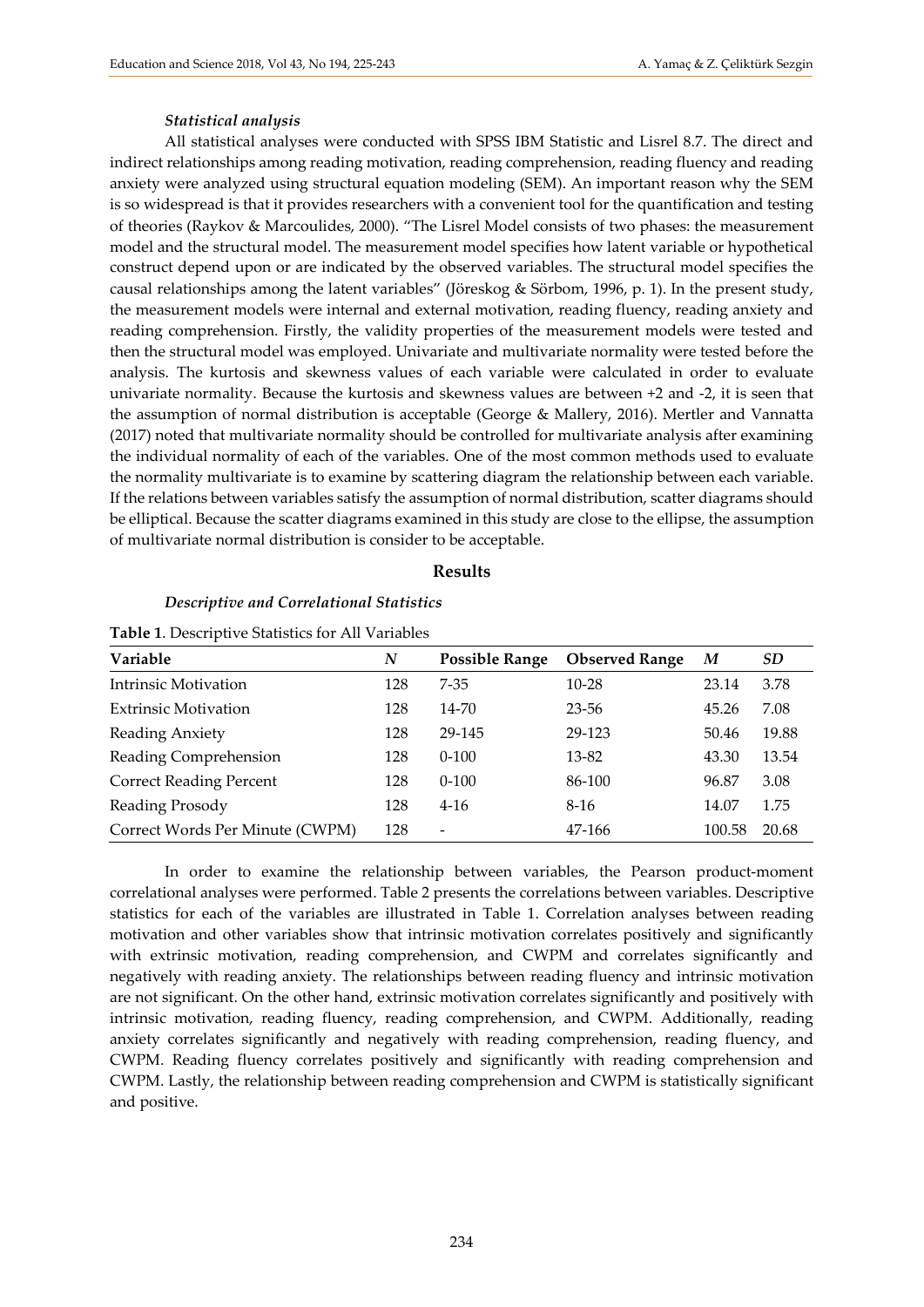| TUDIC E HRCICOITCRRIOID DUINCEIL I MIRDICD |         |          |            |         |         |         |  |  |  |
|--------------------------------------------|---------|----------|------------|---------|---------|---------|--|--|--|
| Variable                                   |         | 2        | 3          | 4       | 5       | b       |  |  |  |
| <b>Intrinsic Motivation</b>                |         |          |            |         |         |         |  |  |  |
| <b>Extrinsic Motivation</b>                | $.62**$ |          |            |         |         |         |  |  |  |
| Reading Anxiety                            | $-.18*$ | $-.24**$ |            |         |         |         |  |  |  |
| Reading Prosody                            | .16     | $.25**$  | $-.34**$   |         |         |         |  |  |  |
| Reading Comprehension                      | $.33*$  | $.34**$  | $-42**$    | $51**$  |         |         |  |  |  |
| Correct Words Per Minute (CWPM)            | $.31**$ | $.23**$  | $-.35**$ . | $.56**$ | $43**$  |         |  |  |  |
| <b>Correct Reading Percent</b>             | .07     | .09      | $-.28**$   | $.50**$ | $.40**$ | $.36**$ |  |  |  |

#### **Table 2.** Intercorrelations between Variables

*\* p<.05 \*\*p<.01*

#### *Structural Equation Model*

Structural equation modeling was performed to test our hypotheses regarding the direct and indirect relationships among intrinsic and extrinsic motivation, reading anxiety, reading fluency, and reading comprehension. The indicators used to evaluate the model's goodness of fit are as follows:  $\mathcal{X}^2$  /Df (Chi-square/Degree of freedom), RMSEA (Root Mean Square Error of Approximation), SRMR (Standardized Root Mean Square Residuals), and CFI (Comparative fit index). The resulting structural model with  $\mathcal{X}^2$  /Df=1.45, RMSEA=.060, SRMR= .085, CFI=.91 was a good fit to the data (Schermelleh-Engel, Moosbrugger, & Müller, 2003).



**Figure 2.** Path Coefficients for Structural Equation Modeling

As shown Figures 2 and 3, the results of the SEM analyses indicated that intrinsic motivation was a direct positive predictor of reading comprehension (**β**=.25, t value=2.72). Extrinsic motivation predicted reading fluency positively and directly (**β**=.38, t value=3.49) and predicted reading comprehension positively and indirectly through reading fluency. Reading fluency predicted reading comprehension both directly and indirectly. Firstly, reading fluency was a direct positive predictor of reading comprehension (**β**=.45, t value=3.75). Secondly, reading fluency predicted reading comprehension indirectly and positively through reading anxiety. Moreover, reading fluency was a direct negative predictor of reading anxiety (**β**=-.45, t value=-3.70). Finally, reading anxiety was a direct negative predictor of reading comprehension (**β**=-.20, t value=-2.14).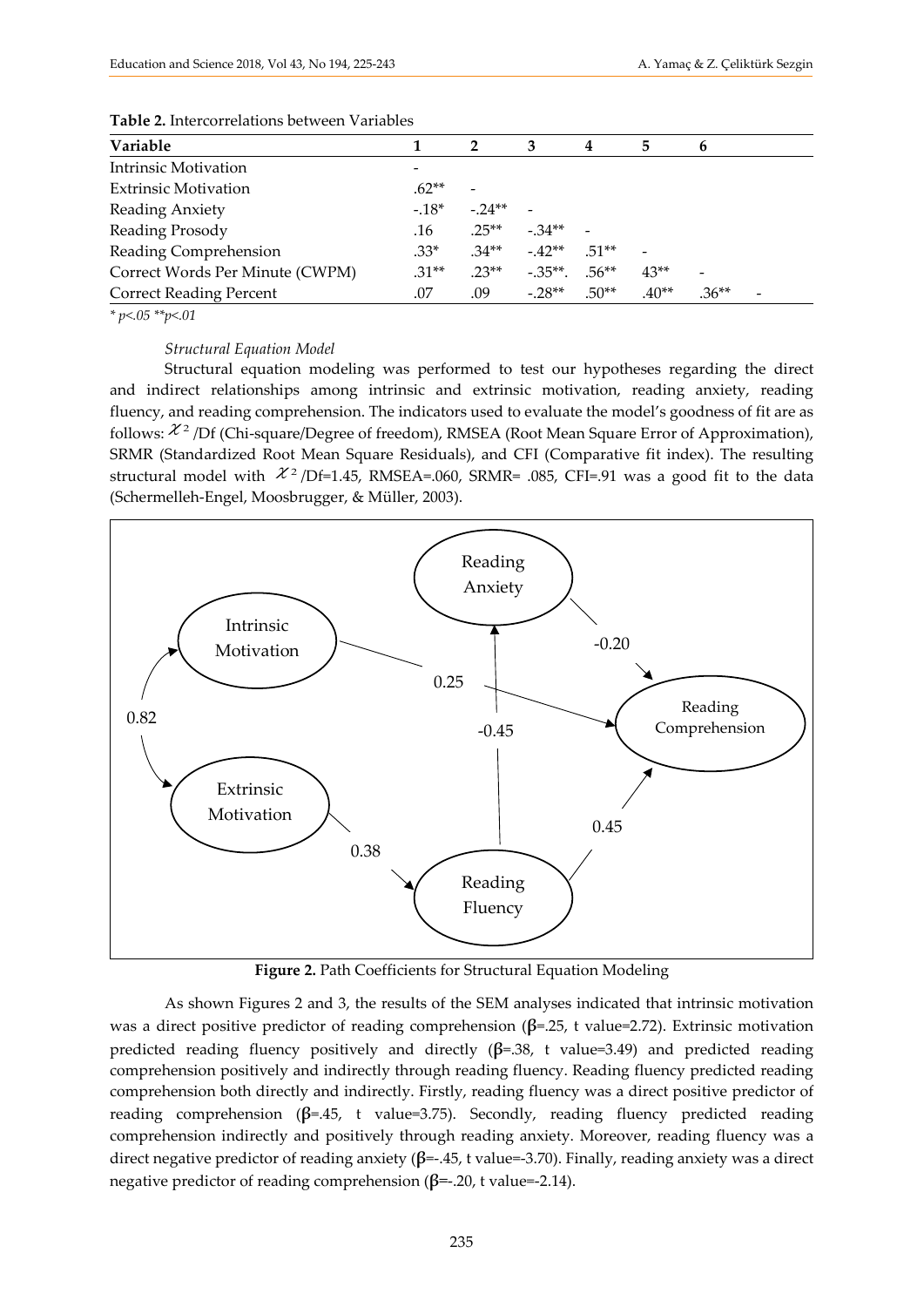

**Figure 3.** t Values for Structural Equation Modeling

## **Discussion and Conclusion**

The present study aimed to examine the interrelationships among reading motivation, reading fluency, reading anxiety, and reading comprehension. The data presented here add to our knowledge about reading motivation, reading fluency, reading anxiety and reading comprehension in several ways. The results showed that internal motivation has a substantial and positive effect on reading comprehension. Extrinsic motivation has a substantial positive effect on reading fluency. On the other hand, while extrinsic motivation is not a direct substantial predictor of reading comprehension, it has an indirect positive effect on reading comprehension. This relationship is mediated by reading fluency. Furthermore, reading fluency has a substantial and positive effect on reading comprehension and has a substantial and negative effect on reading anxiety. Finally, reading anxiety has a substantial and adverse effect on reading comprehension.

### *Relationships among Reading Motivation, Reading Comprehension, and Reading Fluency*

Intrinsic motivation in this research consisted of two factors: curiosity and involvement. The results suggested that curiosity and involvement are likely to strengthen Turkish fourth graders' comprehension of narrative and informative texts. These findings are similar to those of previous studies (Retelsdorf et al., 2011; Schaffner et al., 2013; Stutz et al., 2016; Taboada et al., 2009; Wang & Guthrie, 2004; Yıldız, 2013; Yıldız & Akyol, 2011). Intrinsic motivation increases students' cognitive processes and strategy use. Students who have internal motivation will be more devoted to reading and will be more fluent in the cognitive processes of background knowledge activation and student questioning. Thus this leads to better reading comprehension (Taboada et al., 2009).

Extrinsic motivation in this research consisted of four factors: recognition, competition, compliance, and social. The results suggested that extrinsic motivation did not directly contribute to reading comprehension and had a direct positive effect on reading fluency. Moreover, extrinsic reading motivation contributed to reading comprehension via reading fluency. Previous research on extrinsic motivation and reading comprehension yielded conflicting findings. Some studies indicated that extrinsic motivation had a negative effect on reading comprehension (Becker et al., 2010; Law, 2008; Schaffner et al., 2013; Stutz et al., 2016; Wang & Guthrie, 2004). However, in other studies, a direct and significant relationship between extrinsic reading motivation and reading comprehension was not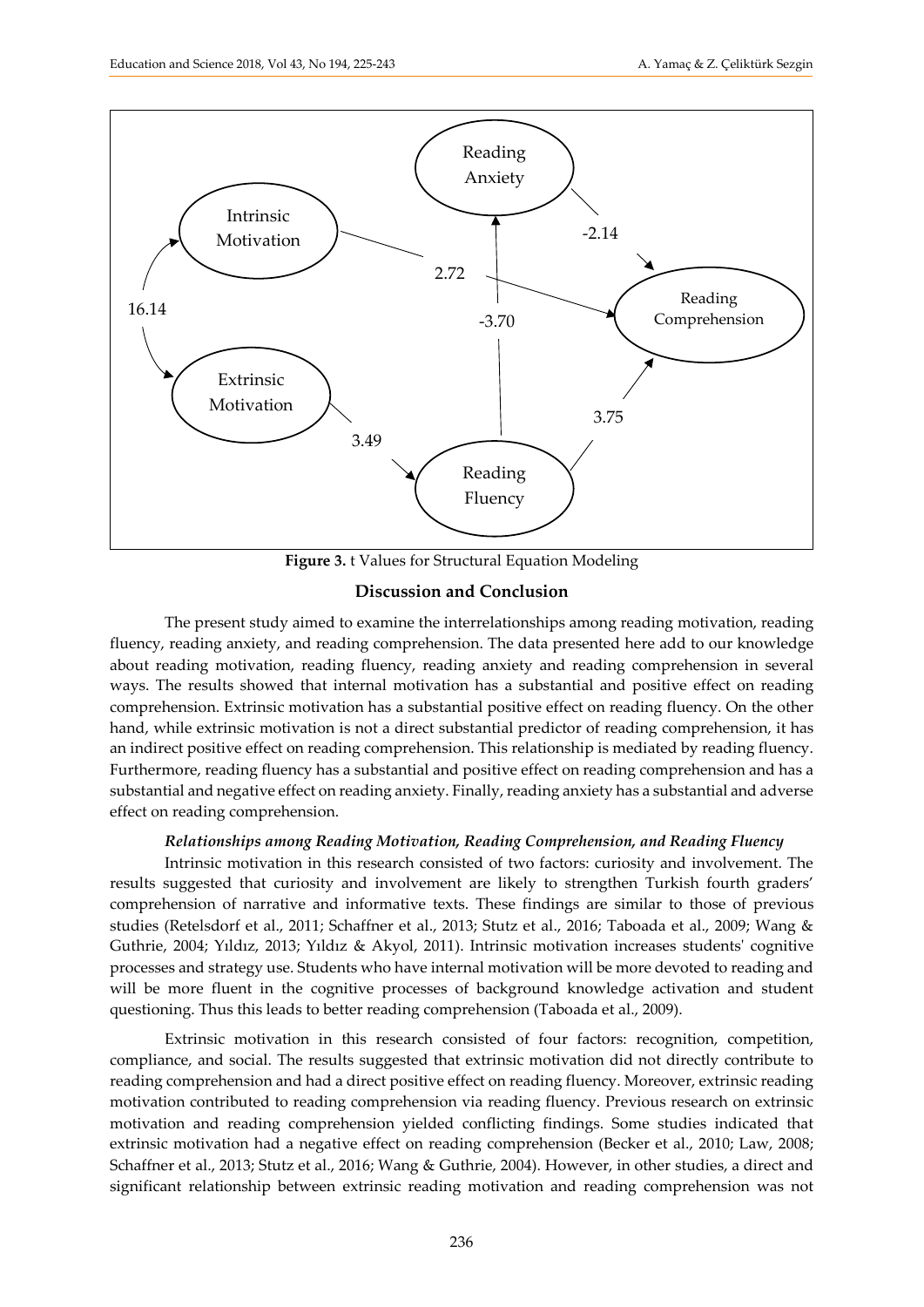found (Andreassen & Bråten, 2010; Law, 2009). The results of the current study support the view that extrinsic reading motivation does not directly contribute to reading comprehension. On the other hand, extrinsic factors, such as recognition, competition, compliance, and social, are likely to improve Turkish fourth graders' reading fluency. This finding is in line with that of Paige (2011). In a study with struggling students, Paige found that extrinsic motivation had a significant effect on oral reading fluency. A study with Turkish fifth graders by Yıldız and Akyol (2011) found that extrinsic motivation directly contributed to school-related reading hours. This might be because Turkish classroom settings have a competitive structure. In the Turkish context, the reason for students to read more may be that teachers and families make comparisons with other students and teachers hold reading competitions and focus on strongly reading instruction.

#### *Relationships among Reading Fluency, Reading Anxiety, and Reading Comprehension*

In this study, it was assumed that reading fluency consisted of the following three elements: reading rate, accuracy, and prosody. The findings revealed that reading fluency is likely to reduce Turkish fourth graders' reading anxiety. The most prominent feature of anxiety is that a person feels a danger or threat to his/her self-esteem in the event of uncertainty and threat (Zeidner, 1998). Learning difficulties bring about negative affective states such as anxiety. When students experience repeated failure in the classroom setting, anxiety is likely to increase (Çeliktürk & Yamaç, 2015; Grills-Taquechel et al., 2012; Yasutake & Bryan, 1995). Especially at primary school level, achievement reduces anxiety. Students who are able to read a text with an accurate, appropriate rate, and prosody will suffer less anxiety. This finding is consistent with the results obtained by Grills-Taquechel et al. (2012) who indicated that fluency is a negative predictor of anxiety symptoms.

Considering the relationship between reading fluency and reading comprehension, the findings revealed that reading fluency contributed positively to reading comprehension. All elements of fluency holistically make the process of comprehension easier (Hudson et al., 2005; Klauda & Guthrie, 2008; Kuhn et al., 2010). Moreover, reading fluency has an indirect and positive effect on reading comprehension via reading anxiety. When reading fluency reduces reading anxiety, reading comprehension rises. A model of automatic processing emphasizes that reading fluency is essential to reading comprehension. Readers must carry out the following two tasks: word identification and comprehension. When readers are able to decode automatically and accurately the words in texts, more cognitive capacity (e.g. working memory, attention) is devoted for reading comprehension. In contrast, readers who have difficulties in decoding divide their cognitive capacity between these two tasks. Thus less cognitive capacity is allocated for reading comprehension (Kim, 2015a; Pikulski & Chard, 2005; Rasinski, 2012). Reading fluency increases reading comprehension by allowing more cognitive capacity (Klauda & Guthrie, 2008). This finding is supported by previous studies, as well (Denton et al., 2011; Kim, 2015a, 2015b; Kim et al., 2014, 2012; Klauda & Guthrie, 2008; Schwanenflugel et al., 2006).

The present study also expands our knowledge about the relationship of anxiety to achievement. The findings suggested that reading anxiety impairs Turkish fourth graders' reading comprehension in first language acquisition. Anxiety has adverse effects on cognitive performance, particularly when the task to be carried out is complex and attentionally demanding (Derakshan & Eysenck, 2009). To comprehend a sentence, readers must remember words within a sentence, retrieve information from previous texts, and parse the sentence. The working memory which stores and manipulates information is a bottleneck for these processes (Perfetti et al., 2005). In the process of text comprehension, working memory is a place where all information processing occurs (Cain et al., 2004; Kintsch & Rawson, 2005). Executive functions such as working memory and inhibition, and attention allocation are the keys to effective text comprehension (Kendeou et al., 2014). Both the processing efficiency theory and the attentional control theory maintain that anxiety impairs the efficiency of the central executive component of the working memory. Particularly, the attentional control theory asserts that anxiety increases attention to task-irrelevant stimulus and decreases students' attention on task relevant stimulus. Thus, anxiety dampers attention control that is a key function of working memory (Derakshan & Eysenck, 2009). The central executive has the functions of inhibition, shifting, and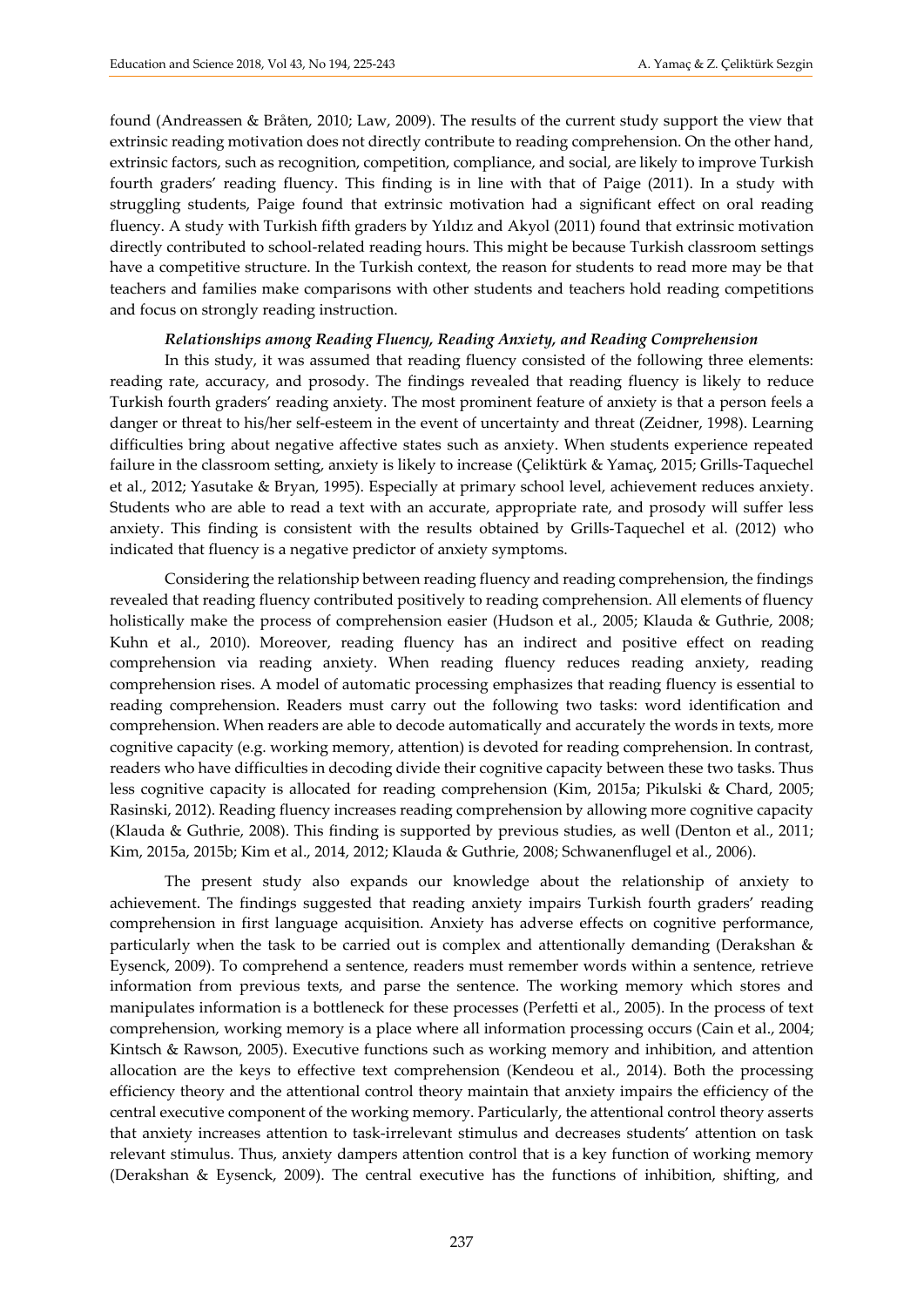updating (Miyake et al., 2000). The updating function is not directly influenced by anxiety. In contrast, the inhibition function involves using attentional control to restrain attention being directed to taskirrelevant stimuli and responses. The shifting function uses attention control to focus on task-relevant stimuli. Anxiety affects adversely the function of inhibition and shifting (Eysenck et al., 2007). Thus, anxiety harms the functioning of cognitive competence. When students with reading anxiety give more attention (associating with text preliminary information, making inferences and reading strategically) to reading comprehension, he/she pays more attention task-irrelevant stimulus, but less attention to task-relevant stimulus. For this reason, making inferences and monitoring that are key to reading comprehension suffer from anxiety. Thus, reading comprehension does not occur in anxious students.

#### *Suggestions and Limitations*

The present study suffers from some limitations. Firstly, the sample of the study was limited to 128 fourth grade elementary school students. Replications with broader and more varied samples are needed to generalize the results. Secondly, the current study was carried out by using cross-sectional data. The findings do not allow for a causal conclusion. Therefore, replications with a longitudinal design are needed. Thirdly, to assess reading motivation and reading anxiety in the current study, selfreporting questionnaires were used. In future research, interviewing students about their anxiety, information processing, internal and external motivation and how these processes affect reading comprehension may provide in-depth understanding of reading motivation, reading anxiety and reading comprehension. Finally, reading anxiety can be included as a variable in experimental studies designed to improve reading skills.

The present study has also some pedagogical implications for teachers. The results indicate that anxiety at elementary school level is an important part of reading instruction. Students suffer from reading anxiety at various levels and reading anxiety is closely related to reading comprehension and reading fluency. Under these circumstances, classroom teachers should consider reading anxiety as part of their teaching in activities they prepare to improve reading fluency and comprehension skills. Reading anxiety positively affects reading comprehension, while reading fluency reduces reading anxiety. For this reason, it may be practical for teachers to develop an anxiety-free learning environment when students are reading. It is especially recommended for teachers to avoid activities such as reading competitions that can cause reading anxiety in the classroom setting. It may be meaningful for teachers to motivate students with poor reading fluency by using external awards and students with poor reading comprehension by means of curious and engaging reading texts.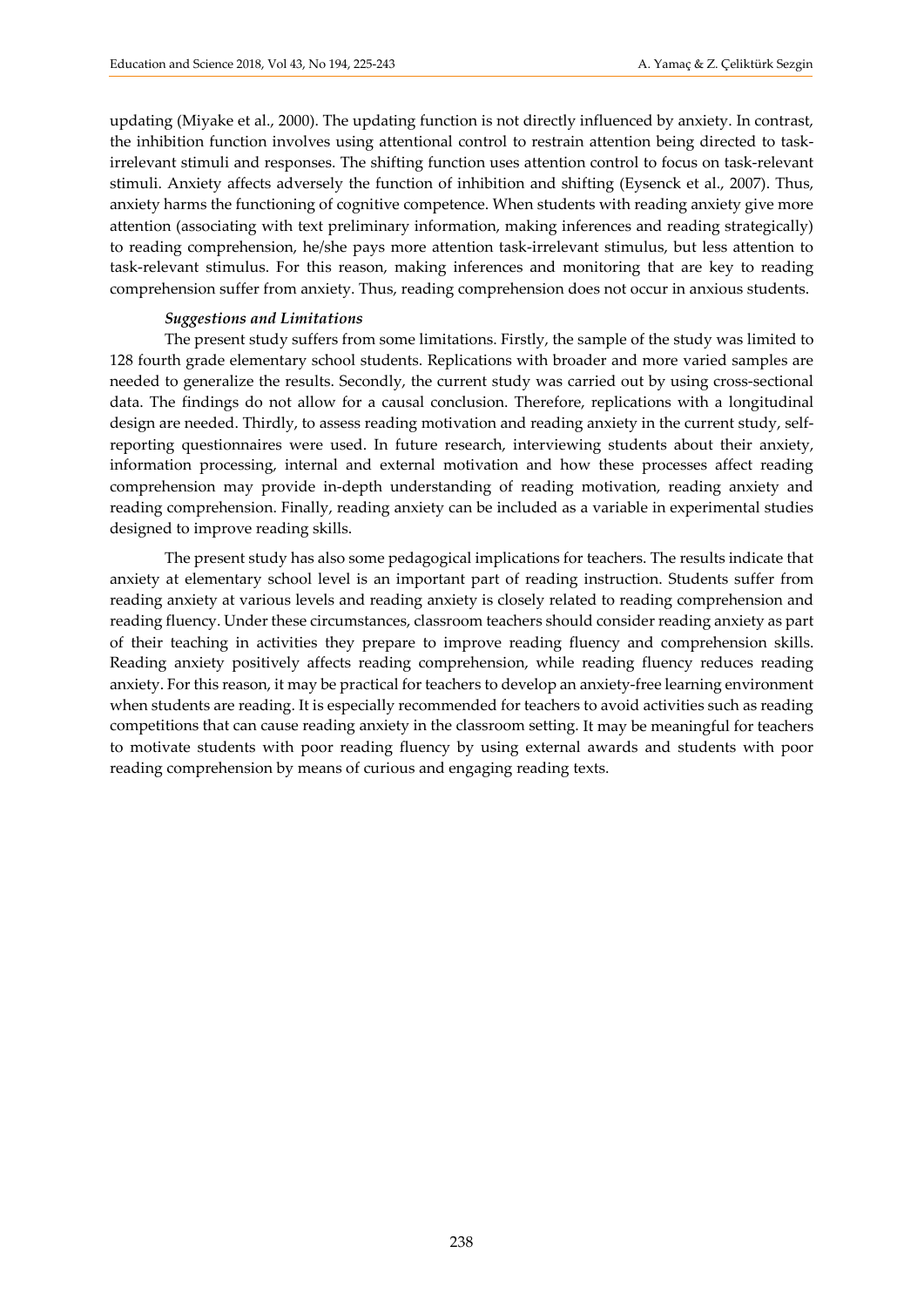#### **References**

- Adam Just, M., & Carpenter, P. A. (2013). A theory of reading: From eye fixations to comprehension. In D. E. Alvermann, N. J. Unrau, & R. B. Ruddell (Eds.), *Theoretical models and processes of reading* (6<sup>th</sup> ed., pp. 748-782). Newark, DE: International Reading Association.
- Adams, M. J. (2013). Modeling the connections between word recognition and reading. In D. E. Alvermann, N. J. Unrau, & R. B. Ruddell (Eds.), *Theoretical models and processes of reading* (6th ed., pp. 783-806). Newark, DE: International Reading Association.
- Andreassen, R., & Bråten, I. (2010). Examining the prediction of reading comprehension on different multiple-choice tests. *Journal of Research in Reading*, *33*(3), 263-283. doi:10.1111/j.1467- 9817.2009.01413.x
- Baker, L., & Wigfield, A. (1999). Dimensions of children's motivation for reading and their relations to reading activity and reading achievement. *Reading Research Quarterly*, *34*(4), 452-477. doi:10.1598/RRQ.34.4.4
- Baki, Y. (2017). The effect of anxiety and attitudes of secondary school students towards reading on their reading habits: A structural equation modeling. *Education & Science*, *42*(191), 371-395.
- Bandura, A. (1997). *Self-efficacy: The exercise of control.* New York: Freeman.
- Becker, M., McElvany, N., & Kortenbruck, M. (2010). Intrinsic and extrinsic reading motivation as predictors of reading literacy: A longitudinal study. *Journal of Educational Psychology*, *102*(4), 773- 785. doi:10.1037/a0020084
- Bonifacci, P., Candria, L., & Contento, S. (2008). Reading and writing: What is the relationship with anxiety and depression?. *Reading and Writing*, *21*(6), 609-625. doi:10.1007/s11145-007-9078-6
- Cain, K. E., Oakhill, J. V., & Bryant, P. E. (2004). Children's reading comprehension ability: Concurrent prediction by working memory, verbal ability, and component skills. *Journal of Educational Psychology*, *96*(1), 31-42. doi:10.1037/0022-0663.96.1.31
- Casey Foundation. (2010). *Early warning! Why reading by the end of third grade matters*. Baltimore, MD: Casey Foundation.
- Casey Foundation. (2013). *Early warning confirmed: A research update on third-grade reading*. Baltimore, MD: Casey Foundation.
- Casey Foundation. (2015). *Kids count: State trends in child wellbeing*. Baltimore, MD: Casey Foundation.
- Creswell, J. W. (2012). *Educational research: Planning, conducting and evaluating quantitative and qualitative research.* Boston, MA: Pearson.
- Çeliktürk Sezgin, Z. (2015). *Influences of concept oriented reading instruction on reading motivation and reading comprehension* (Unpublished doctoral dissertation). Gazi University, Institute of Educational Science, Ankara.
- Çeliktürk, Z., & Yamaç, A. (2015). Development of the reading anxiety scale for elementary and middle school students: Validity and reliability study. *İlköğretim Online*, *14*(1), 97-107. doi:10.17051/io.2015.03320
- Denton, C. A., Barth, A. E., Fletcher, J. M., Wexler, J., Vaughn, S., Cirino, P. T., … Francis, D. J. (2011). The Relations among oral and silent reading fluency and comprehension in middle school: Implications for identification and instruction of students with reading difficulties. *Scientific Studies of Reading : The Official Journal of the Society for the Scientific Study of Reading*, *15*(2), 109-135. doi:10.1080/10888431003623546
- Derakshan, N., & Eysenck, M. W. (2009). Anxiety, processing efficiency, and cognitive performance: New developments from attentional control theory. *European Psychologist*, *14*(2), 168-176. doi:10.1027/1016-9040.14.2.168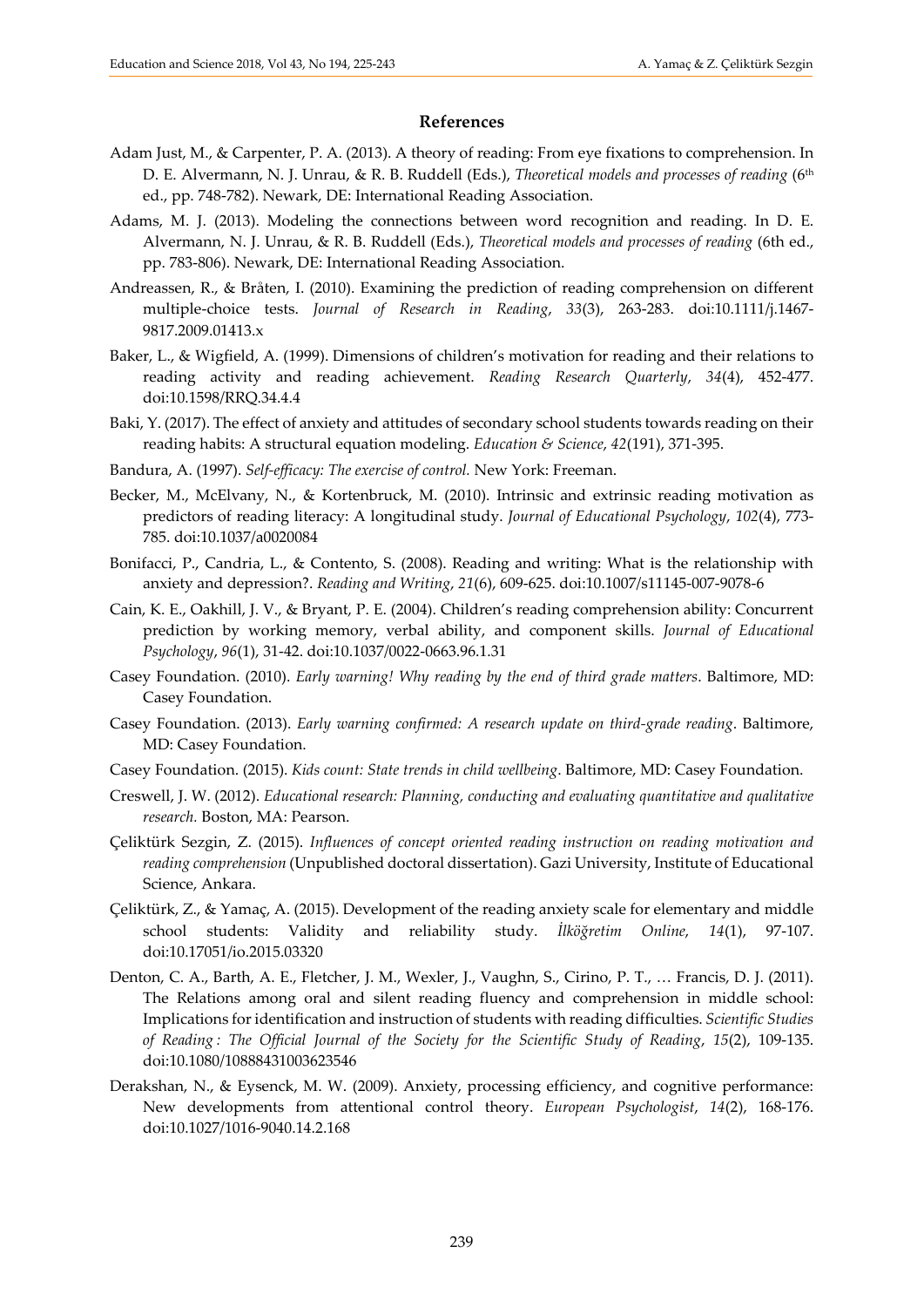- Duke, N., & Carlisle, J. F. (2011). Comprehension development. In M. L. Kamil, P. D. Pearson, P. A. Afflerbach, & E. B. Moje (Eds.), *Handbook of reading research* (Vol. 4, pp. 199-228). New York: Routledge.
- Eysenck, M. W., & Calvo, M. G. (1992). Anxiety and performance: The processing efficiency theory. *Cognition & Emotion*, *6*(6), 409-434.
- Eysenck, M., Derakshan, N., Santos, R., & Calvo, M. (2007). Anxiety and cognitive performance: Attentional control theory. *Emotion*, *7*(2), 336-53. doi:10.1037/1528-3542.7.2.336
- Fraenkel, J., Wallen, N., & Hyun, H. (2012). *[How to design and evaluate research in education.](http://www.amazon.com/How-Design-Evaluate-Research-Education/dp/0078097851/ref=sr_1_1?s=books&ie=UTF8&qid=1314706148&sr=1-1)* New York: McGraw-Hill.
- George, D., & Mallery, P. (2016). *IBM SPSS Statistics 23 step by step: A simple guide and reference*. New York: Routledge.
- Grills-Taquechel, A. E., Fletcher, J. M., Vaughn, S. R., Denton, C. A., & Taylor, P. (2013). Anxiety and inattention as predictors of achievement in early elementary school children. *Anxiety, Stress, and Coping*, *26*(4), 391-410. doi:10.1080/10615806.2012.691969
- Grills-Taquechel, A. E., Fletcher, J. M., Vaughn, S. R., & Stuebing, K. K. (2012). Anxiety and reading difficulties in early elementary school: Evidence for unidirectional- or bi-directional relations?. *Child Psychiatry and Human Development*, *43*(1), 35-47. doi:10.1007/s10578-011-0246-1
- Guthrie, J. T., Hoa, A. L. W., Wigfield, A., Tonks, S. M., Humenick, N. M., & Littles, E. (2007). Reading motivation and reading comprehension growth in the later elementary years. *Contemporary Educational Psychology*, *32*(3), 282-313. doi:10.1016/j.cedpsych.2006.05.004
- Hudson, R. F., Lane, H. B., & Pullen, P. C. (2005). Reading fluency assessment and instruction: What, why, and how?. *The Reading Teacher*, *58*(8), 702-714. doi:10.1598/RT.58.8.1
- Hudson, R. F., Torgesen, J. K., Lane, H. B., & Turner, S. J. (2012). Relations among reading skills and sub-skills and text-level reading proficiency in developing readers. *Reading and Writing*, *25*(2), 483- 507. doi:10.1007/s11145-010-9283-6
- Ialongo, N., Edelsohn, G., Werthamer-Larsson, L., Crockett, L., & Kellam, S. (1995). The significance of self-reported anxious symptoms in first grade children: Prediction to anxious symptoms and adaptive functioning in fifth grade. *Journal of Child Psychology and Psychiatry*, *36*(3), 427-437. doi:10.1111/j.1469-7610.1995.tb01300.x
- Jalongo, M. R., & Hirsh, R. A. (2010). Understanding reading anxiety: New insights from neuroscience. *Early Childhood Education Journal*, *37*(6), 431-435.
- Jorgenson, M. L. (2015). *Understanding the relationship between anxiety and reading achievement in children: a Neuropsychological perspective* (Unpublished doctoral dissertation). Widener University, Chester. Retrieved from ProQuest Dissertations and Theses database (No. 3706264).
- Jöreskog, K., & Sörbom, D. (1996). *LISREL 8.7: User's reference guide [Computer software manual].*  Lincolnwood, IL: Scientific Software International.
- Katrancı, M., & Kuşdemir, Y. (2016). Anxiety and comprehension in reading: I can not find the main idea, my teacher! *Education and Science*, *41*(183), 251-266. doi:10.15390/EB.2016.4951
- Kendeou, P., Van Den Broek, P., Helder, A., & Karlsson, J. (2014). A cognitive view of reading comprehension: Implications for reading difficulties. *Learning Disabilities Research and Practice*, *29*(1), 10-16. doi:10.1111/ldrp.12025
- Kim, Y. S. (2015a). Language and cognitive predictors of text comprehension: Evidence from multivariate analysis. *Child Development*, *86*(1), 128-144. doi:10.1111/cdev.12293
- Kim, Y. S. G. (2015b). Developmental, component-based model of reading fluency: An investigation of predictors of word-reading fluency, text-reading fluency, and reading comprehension. *Reading Research Quarterly*, *50*(4), 459-481. doi:10.1002/rrq.107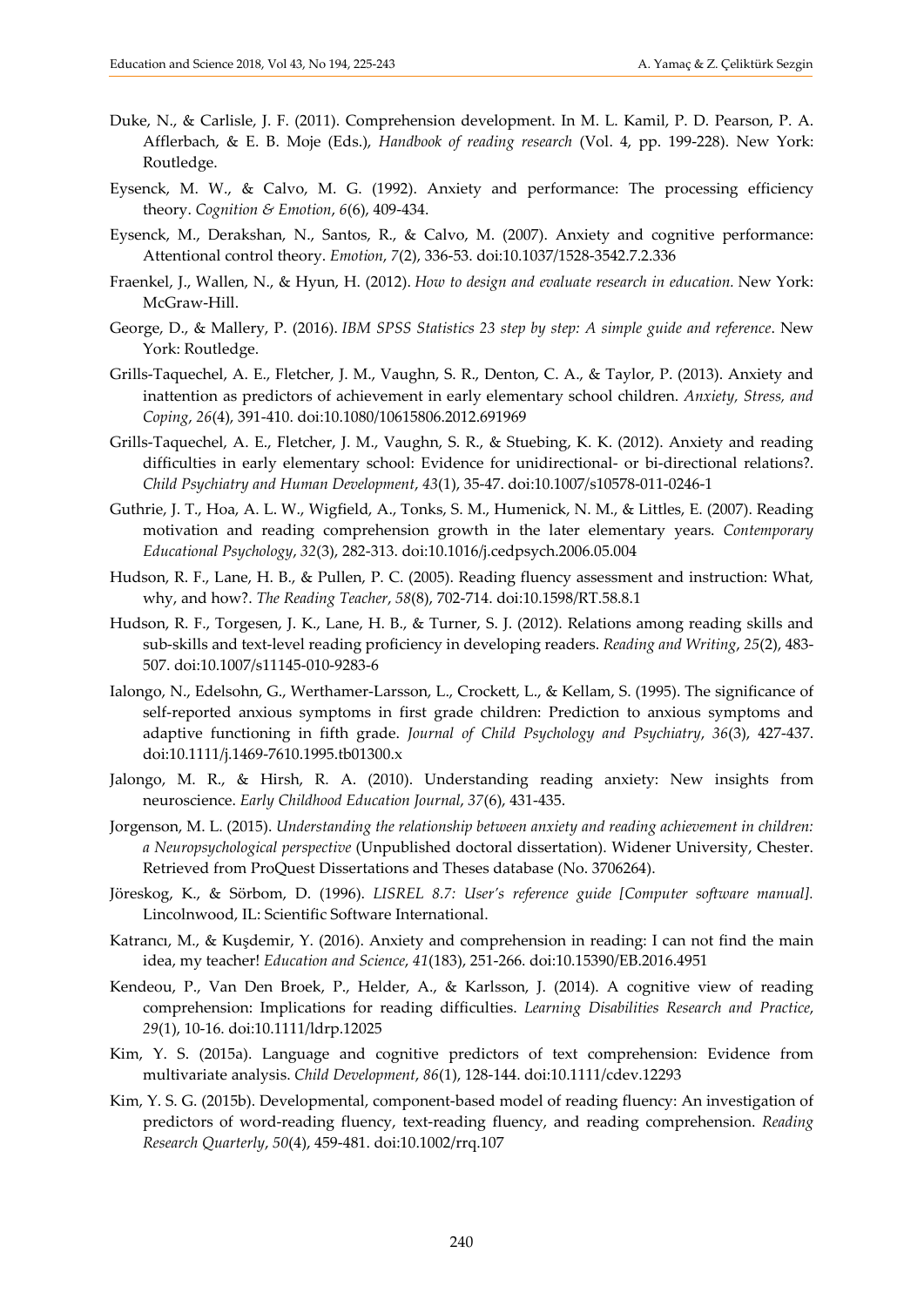- Kim, Y. S., Park, C. H., & Wagner, R. K. (2014). Is oral/text reading fluency a "bridge" to reading comprehension?. *Reading and Writing*, *27*(1), 79-99. doi:10.1007/s11145-013-9434-7
- Kim, Y. S., Wagner, R. K., & Foster, E. (2011). Relations among oral reading fluency, silent reading fluency, and reading comprehension: A latent variable study of first-grade readers. *Sci Stud Read.*, *15*(4), 338-362. doi:10.1080/10888438.2010.493964.
- Kim, Y. S., Wagner, R. K., & Lopez, D. (2012). Developmental relations between reading fluency and reading comprehension: A longitudinal study from Grade 1 to Grade 2. *Journal of Experimental Child Psychology*, *113*(1), 93-111. doi:10.1016/j.jecp.2012.03.002
- Kintsch, W., & Rawson, K. A. (2005). Comprehension. In M. J. Snowling, & C. Hulme (Eds.), *The science of reading: A handbook* (pp. 209-226). Malden, MA: Blackwell.
- Klauda, S. L., & Guthrie, J. T. (2008). Relationships of three components of reading fluency to reading comprehension. *Journal of Educational Psychology*, *100*(2), 310-321. doi:10.1037/0022-0663.100.2.310
- Kuhn, M. R., Schwanenflugel, P. J., & Meisinger, E. B. (2010). Aligning theory and assessment of reading fluency: Automaticity, prosody, and definitions of fluency. *Reading Research Quarterly*, *45*(2), 230- 251.
- LaBerge, D., & Samuels, S. J. (1974). Toward a theory of automatic information processing in reading. *Cognitive Psychology*, *6*(2), 293-323.
- Law, Y. (2008). The relationship between extrinsic motivation, home literacy, classroom instructional practices, and reading proficiency in second-grade Chinese children. *Research in Education*, *80*(1), 37-51.
- Law, Y. K. (2009). The role of attribution beliefs, motivation and strategy use in Chinese fifth-graders' reading comprehension. *Educational Research*, *51*(1), 77-95. doi:10.1080/00131880802704764
- Logan, G. D. (1997). Automaticity and reading: Perspectives from the instance theory of automatization. *Reading & Writing Quarterly*, *13*(2), 123-146. doi:10.1080/1057356970130203
- Melanlıoğlu, D. (2014). Determining the psychometric features of reading anxiety scale. *Education & Science*, *39*(176), 95-105.
- Mertler, C. A., & Vannatta, R. A. (2017). *Advanced and multivariate statistical methods: Practical application*  and interpretation (6<sup>th</sup> ed.). New York: Routledge.
- Miyake, A., Friedman, N. P., Emerson, M. J., Witzki, A. H., Howerter, A., & Wager, T. D. (2000). The unity and diversity of executive functions and their contributions to complex "frontal lobe" tasks: A latent variable analysis. *Cognitive Psychology*, *41*(1), 49-100. doi:10.1006/cogp.1999.0734
- National Institute of Child Health and Human Development. (2000). *Report of the National Reading Panel. Teaching children to read: An evidence-based assessment of the scientific research literature on reading and its implications for reading instruction* (NIH Publication No. 00-4769). Washington, DC: U.S. Government Printing Office
- Oakhill, J. V., Cain, K., & Bryant, P. E. (2003). The dissociation of word reading and text comprehension: Evidence from component skills. *Language and Cognitive Processes*, *18*, 443-468. doi:10.1080/01690960344000008
- Ocak, G., & Yamaç, A. (2013). Examination of the relationships between fifth graders' self-regulated learning strategies, motivational beliefs, attitudes, and achievement. *Educational Science in Theory and Practice*, *13*(1), 380-387.
- Paige, D. D. D. (2011). Engaging struggling adolescent readers through situational interest: A model proposing the relationships among extrinsic motivation, oral reading proficiency, comprehension, and academic achievement. *Reading Psychology*, *32*(5), 395-425. doi:10.1080/02702711.2010.495633
- Perfetti, C. A., Landi, N., & Oakhill, J. (2005). The acquisition of reading comprehension skill. In M. J. Snowling, & C. Hume (Eds.), *The science of reading: A handbook* (pp. 227-247). Oxford, England: Blackwell.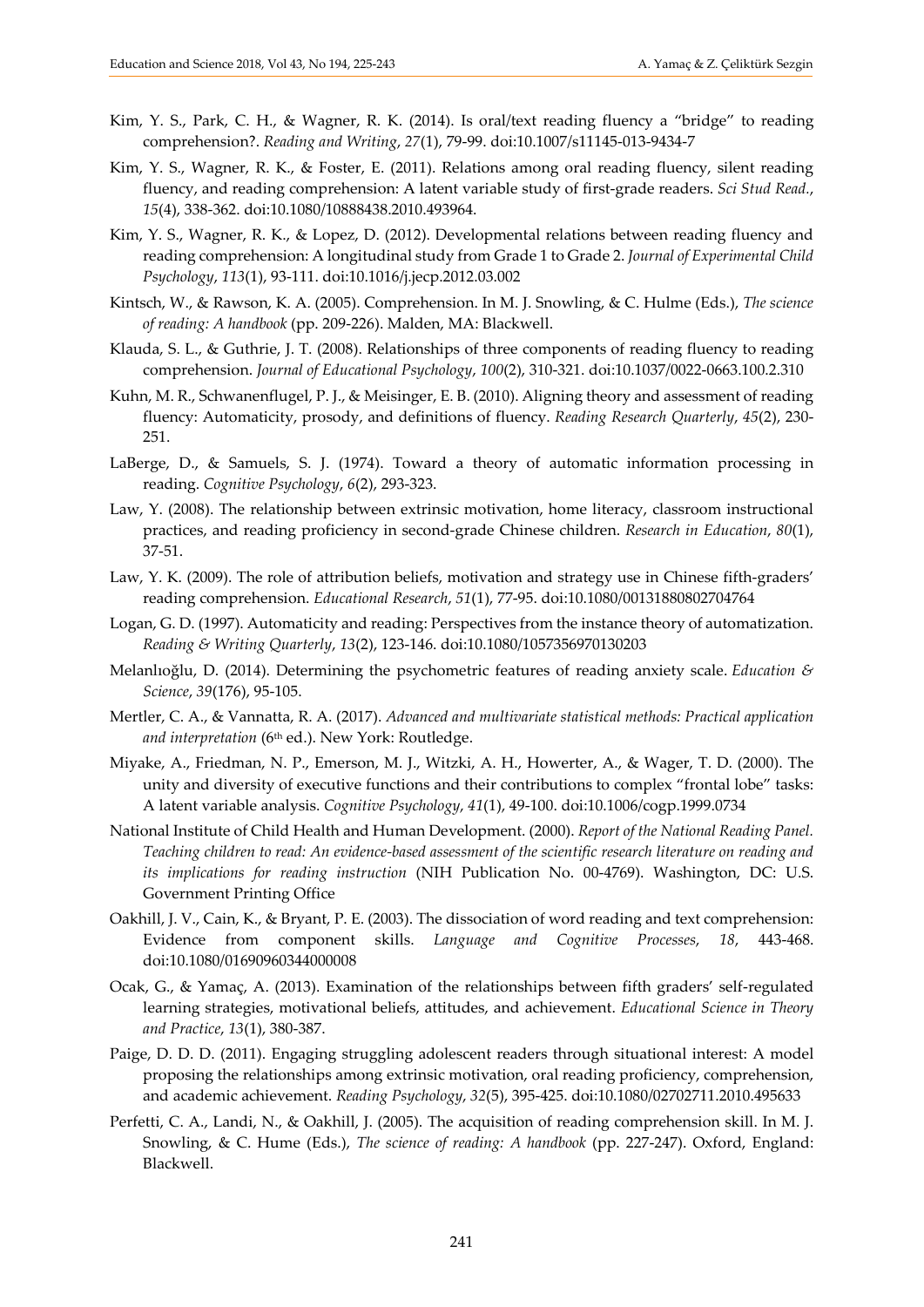- Piccolo, L. R., Giacomoni, C. H., Julio-Costa, A., Oliveira, S., Zbornik, J., Haase, V. G., & Salles, J. F. (2017). Reading anxiety in L1: Reviewing the concept. *Early Childhood Education Journal*, *45*(4), 537- 543.
- Pikulski, J. J., & Chard, D. J. (2005). Fluency: Bridge between decoding and reading comprehension. *The Reading Teacher*, *58*(6), 510-519. doi:10.1598/RT.58.6.2
- Ramirez, G., Gunderson, E. A., Levine, S. C., & Beilock, S. L. (2013). Math anxiety, working memory, and math achievement in early elementary school. *Journal of Cognition and Development*, *14*(2), 187- 202.
- Rasinski, T. V. (2012). Why reading fluency should be hot!. *Reading Teacher*, *65*(8), 516-522. doi:10.1002/TRTR.01077
- Rasinski, T. V., Reutzel, D. R., Chard, D., & Linan-Thompson, S. (2011). Reading fluency. In M. Kamil, P. Pearson, E. Moje, & P. Afflerbach (Eds.), *Handbook of reading research: Volume IV* (1st ed.). New York: Routledge.
- RAND Reading Study Group. (2002). *Reading for understanding: Toward an R&D program in reading comprehension.* Washnigton DC: Rand Education.
- Raykov, T., & Marcoulides, C. A. (2000). *A first course in structural equation modeling.* New Jersey: Lawrence Erlbaum A.
- Retelsdorf, J., Köller, O., & Möller, J. (2011). On the effects of motivation on reading performance growth in secondary school. *Learning and Instruction*, *21*(4), 550-559. doi:10.1016/j.learninstruc.2010.11.001
- Sarason, I. G. (1988). Anxiety, self-preoccupation and attention. *Anxiety Research*, *1*(1), 3-7. doi:10.1080/10615808808248215
- Schaffner, E., Schiefele, U., & Ulferts, H. (2013). Reading amount as a mediator of the effects of intrinsic and extrinsic reading motivation on reading comprehension. *Reading Research Quarterly*, *48*(4), 369- 385. doi:10.1002/rrq.52
- Schermelleh-Engel, K., Moosbrugger, H., & Müller, H. (2003). Evaluating the fit of structural equation models: Tests of significance and descriptive goodness-of-fit Measures. *Methods of Psychological Research Online*, *8*(2), 23-74. doi:10.1002/0470010940
- Schwanenflugel, P. J., Meisinger, E. B., Wisenbaker, J. M., Kuhn, M. R., Strauss, G. P., & Morris, R. D. (2006). Becoming a fluent and automatic reader in the early elementary school years. *Reading Research Quarterly*, *41*(4), 496-522. doi:10.1598/RRQ.41.4.4
- Seigneuric, A., & Ehrlich, M. F. (2005). Contribution of working memory capacity to children's reading comprehension: A longitudinal investigation. *Reading and Writing*, *18*, 617-656. doi:10.1007/s11145- 005-2038-0
- Sellers, V. (2000). Anxiety and reading comprehension in Spanish as a foreign language. *Foreign Language Annals*, *33*, 512-521. doi:10.1111/j.1944-9720.2000.tb01995.x
- Stutz, F., Schaffner, E., & Schiefele, U. (2016). Relations among reading motivation, reading amount, and reading comprehension in the early elementary grades. *Learning and Individual Differences*, *45*, 101- 113. doi:10.1016/j.lindif.2015.11.022
- Taboada, A., Tonks, S. M., Wigfield, A., & Guthrie, J. T. (2009). Effects of motivational and cognitive variables on reading comprehension. *Reading and Writing*, *22*(1), 85-106. doi:10.1007/s11145-008- 9133-y
- Tysinger, J. A., Tysinger, P. D., Diamanduros, T., & Earley, A. C. (2010). The effect of anxiety on the measurement of reading fluency and comprehension. *Georgia Educational Researcher*, *8*(1), 1-13. doi:10.20429/ger.2010.080102
- Unrau, N. J., & Alvermann, D. E. (2013). Literacies and their investigation through theories and models. In N. Unrau, N. J. Unrau, & R. B. Ruddell (Eds.), *Theoretical models and processes of reading* (6th ed., pp. 47-90). Newark, DE: International Reading Association.